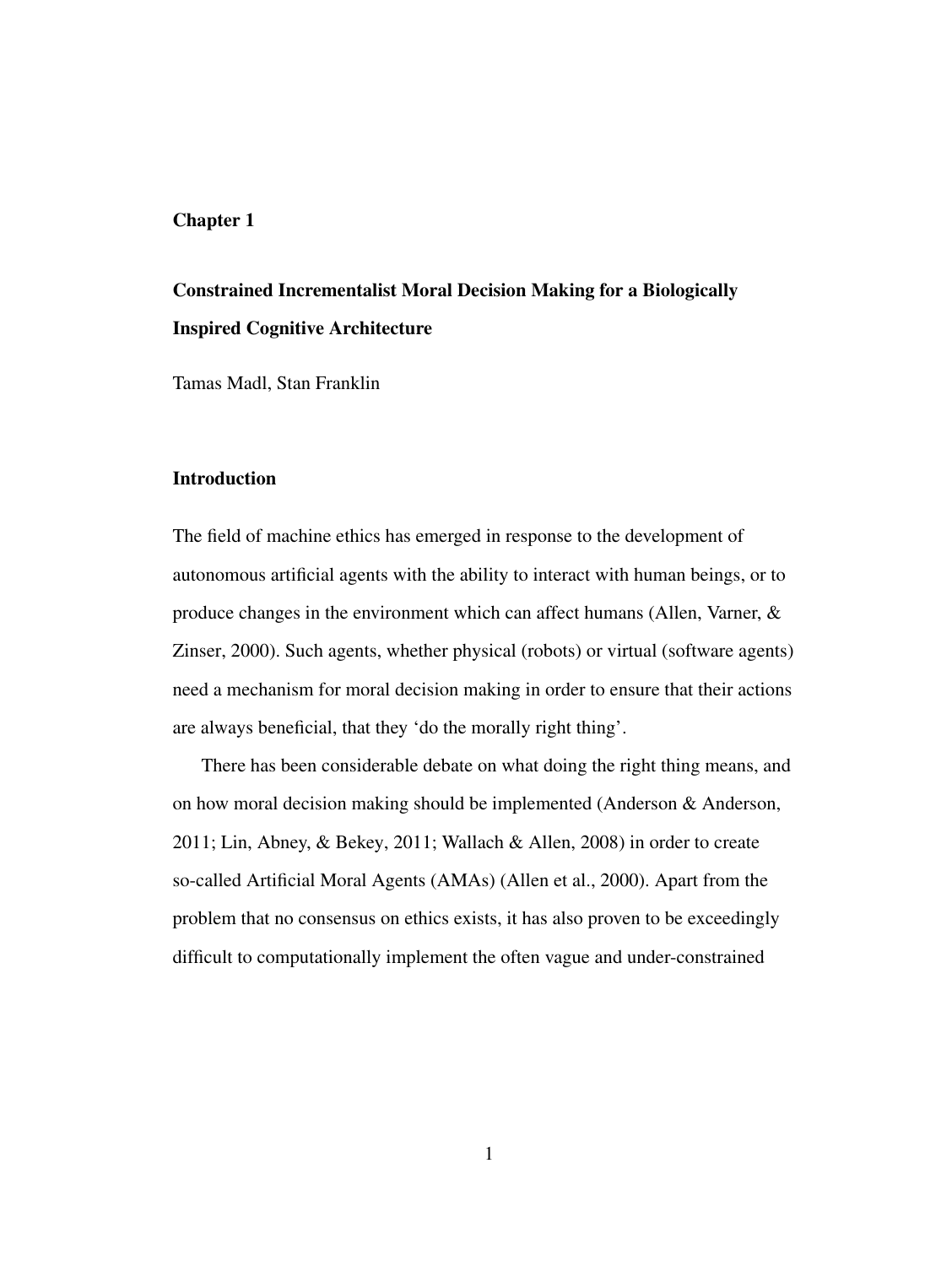ethical frameworks invented for humans. To the authors' knowledge, no current AMA implementation comes even close to passing a full Moral Turing Test  $<sup>1</sup>$ .</sup>

However, robots are getting increasingly autonomous, and are becoming increasingly prevalent. According to the International Federation of Robotics, about three million service robots were sold in 2012, 20% more than in the year before (IFR, 2013) (the IFR defines a service robot as *'a robot that performs useful tasks for humans or equipment excluding industrial automation application'*). Examples for service robots available on the market include Care-O-Bot (Graf, Hans, & Schraft, 2004) and the REEM service robot (Tellez et al., 2008), which can aid elderly or handicapped people, with functions such as carrying requested objects to users, entertainment, or telepresence / tele-assistance via videoconferencing. Recent research in autonomous transport could lead to driverless vehicles available on the market within the next decade - Google's fleet of self-driving cars have already driven 800,000 km on public roads (Burns, 2013) (see (Ciupe & Maniu, 2014; Alonso, 2011) for further examples of service robots).

The increasing autonomy of such robots - their ability to perform intended tasks based on their current state and sensory input, without human intervention makes it very difficult to anticipate and control the actions they perform in advance. At the same time, their actions are morally relevant if it is possible that humans could be made worse off by them. Thus, autonomous robots need some kind of *moral decision making mechanism* if they can affect humans or their <sup>1</sup>Just like the original Turing test, in the Moral Turing Test proposed by (Allen et al., 2000), a 'blind' observer is asked to compare the behavior of a machine to humans. Passing it requires that the machine should not be judged less moral than the humans on average.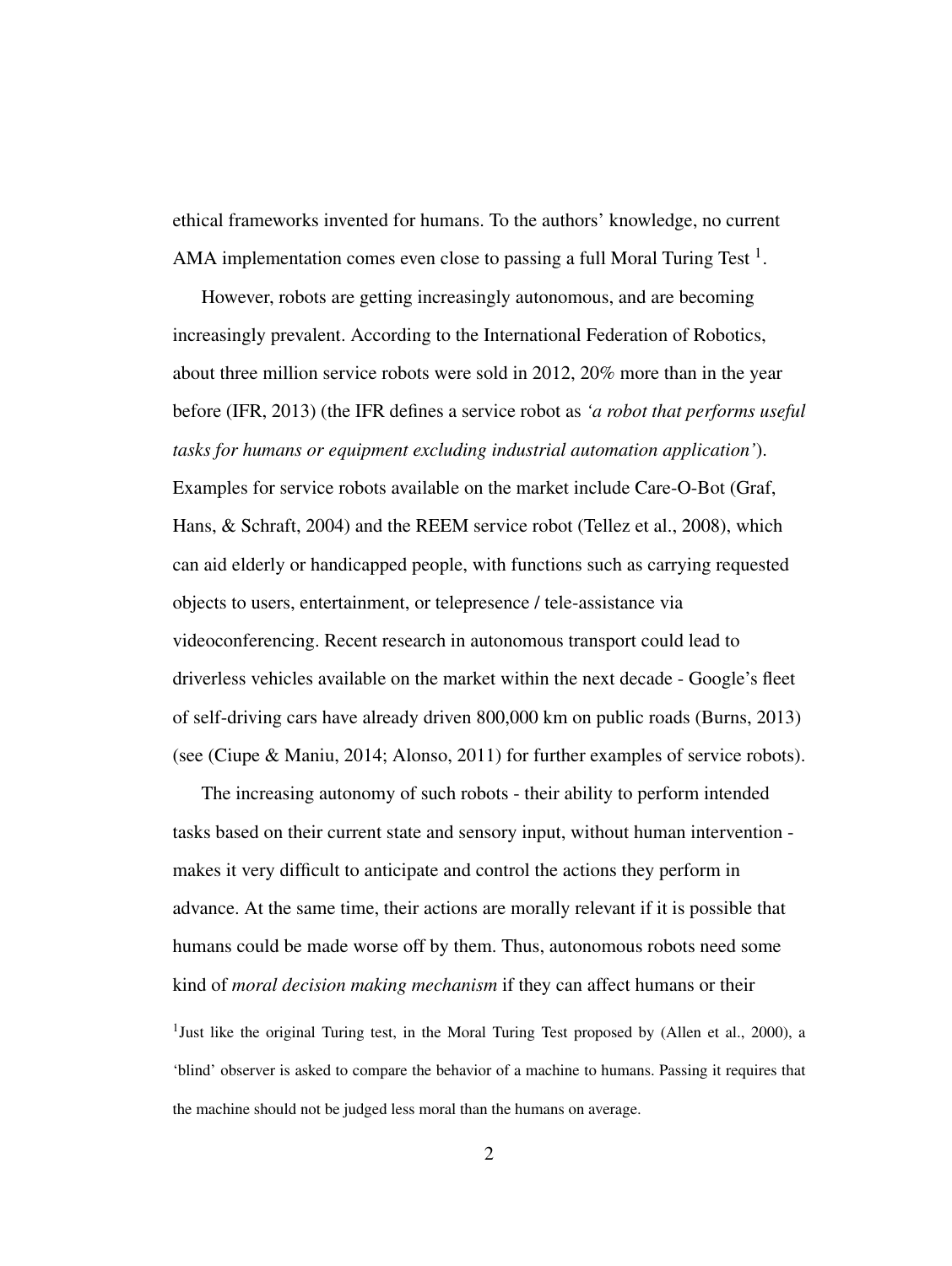environment, in order to constrain them to actions beneficial to humans, and to prevent them from doing harm in unforeseen circumstances (Powers, 2011).

Despite the vast unsolved technical, ethical and social challenges associated with developing such a mechanism, short-term solutions are needed for systems that could cause harm. The emerging field of robot ethics is concerned with the ethical implications and consequences of robotic technology (Scheutz, 2013; Lin et al., 2011; Anderson & Anderson, 2011). The field includes the ethics of how humans act through or with robots, and the ethical relationships between humans and robots, as well as the ethics of how to design and program robots to act ethically (Asaro, 2006). This chapter is concerned with the latter focus of robot ethics, taking a biologically inspired cognitive modeling approach.

Instead of trying to directly address the implementation of a full ethical framework, which would be very difficult with current technologies even if a universally accepted framework existed, we propose a simplification of this problem, following the advice *'make things as simple as possible, but not simpler'* (commonly attributed to Einstein). We will outline a moral decision making mechanism that is

- constrained to the domain and functionalities for which the agent is designed (instead of the full range of human actions, responsibilities, or 'virtues')
- based on a biologically inspired cognitive architecture (LIDA), and making use of existing cognitive mechanisms (such as routine decision making procedures, and theory of mind)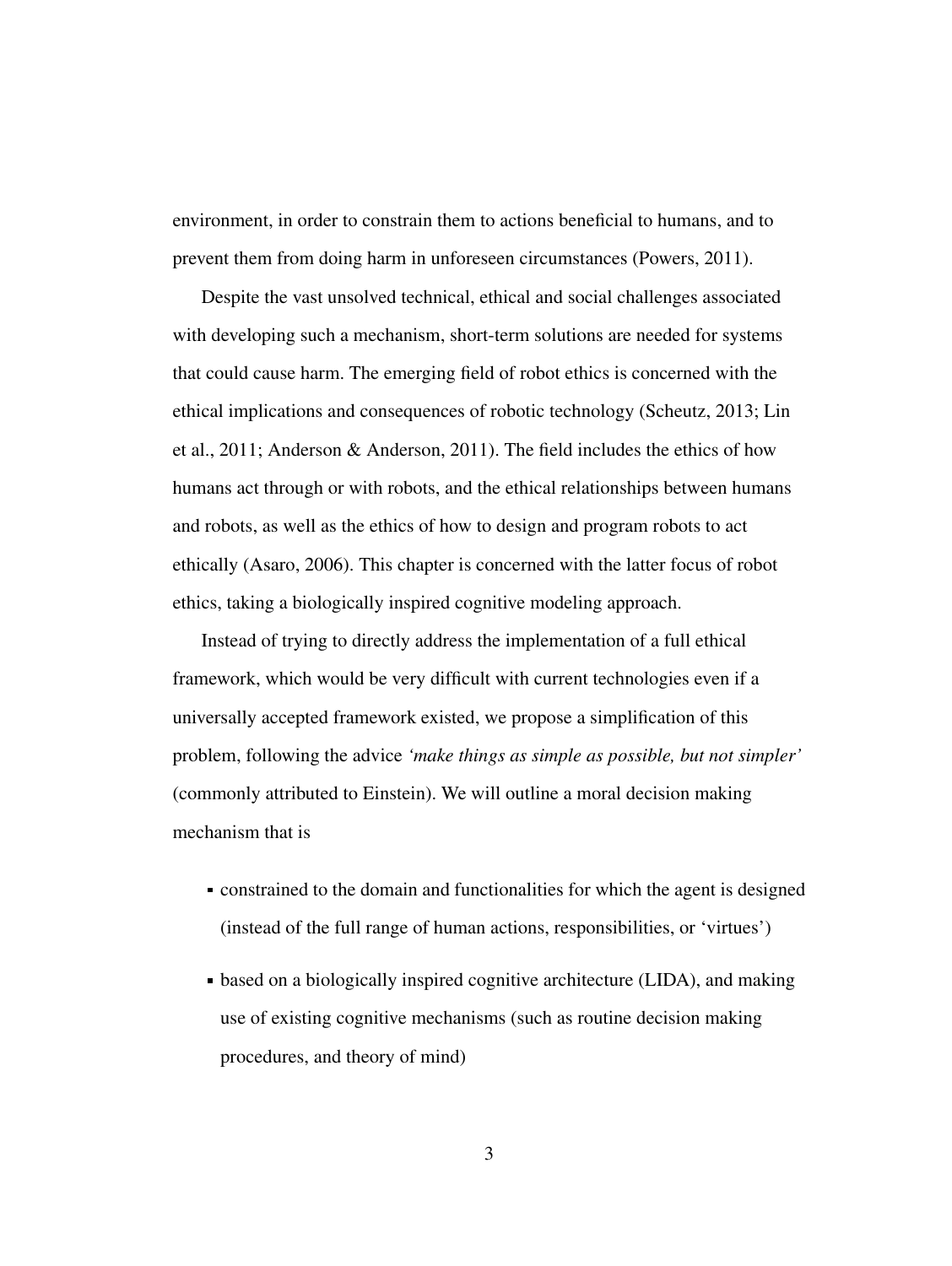- a combination of top-down (based on explicit rules) and bottom-up (based on implicit, heuristic strategies) processing
- adaptive incrementalist (instead of assuming full knowledge and understanding of an ethical system and an appropriate computational mechanism)

We will also introduce a way of testing a specific AMA, inspired by test-driven development, that we believe will facilitate the incremental development of a robust moral decision making mechanism, reduce the number of 'bugs' or unintended malfunctions, and simplify the comparison of different AMAs operating in the same domain.

In order to illustrate these ideas, we will use the example of a Care-O-Bot type robot (Graf et al., 2004), controlled by the LIDA (Learning Intelligent Distribution Agent) cognitive architecture (Franklin, Madl, DMello, & Snaider, 2013; Baars & Franklin, 2009). Care-O-Bot is equipped with a manipulator arm, adjustable walking supporters and a hand-held control panel (additionally, it has two cameras and a laser scanner). It has been demonstrated to perform fetch and carry tasks, but could in principle also provide mobility aid (support for standing up, guidance to a target), execute everyday jobs (setting a table, simple cleaning tasks, control electronic infrastructure), or facilitate communication (initiate calls to a physician or to family, supervise vital signs, and call emergency numbers if needed) (Graf et al., 2004).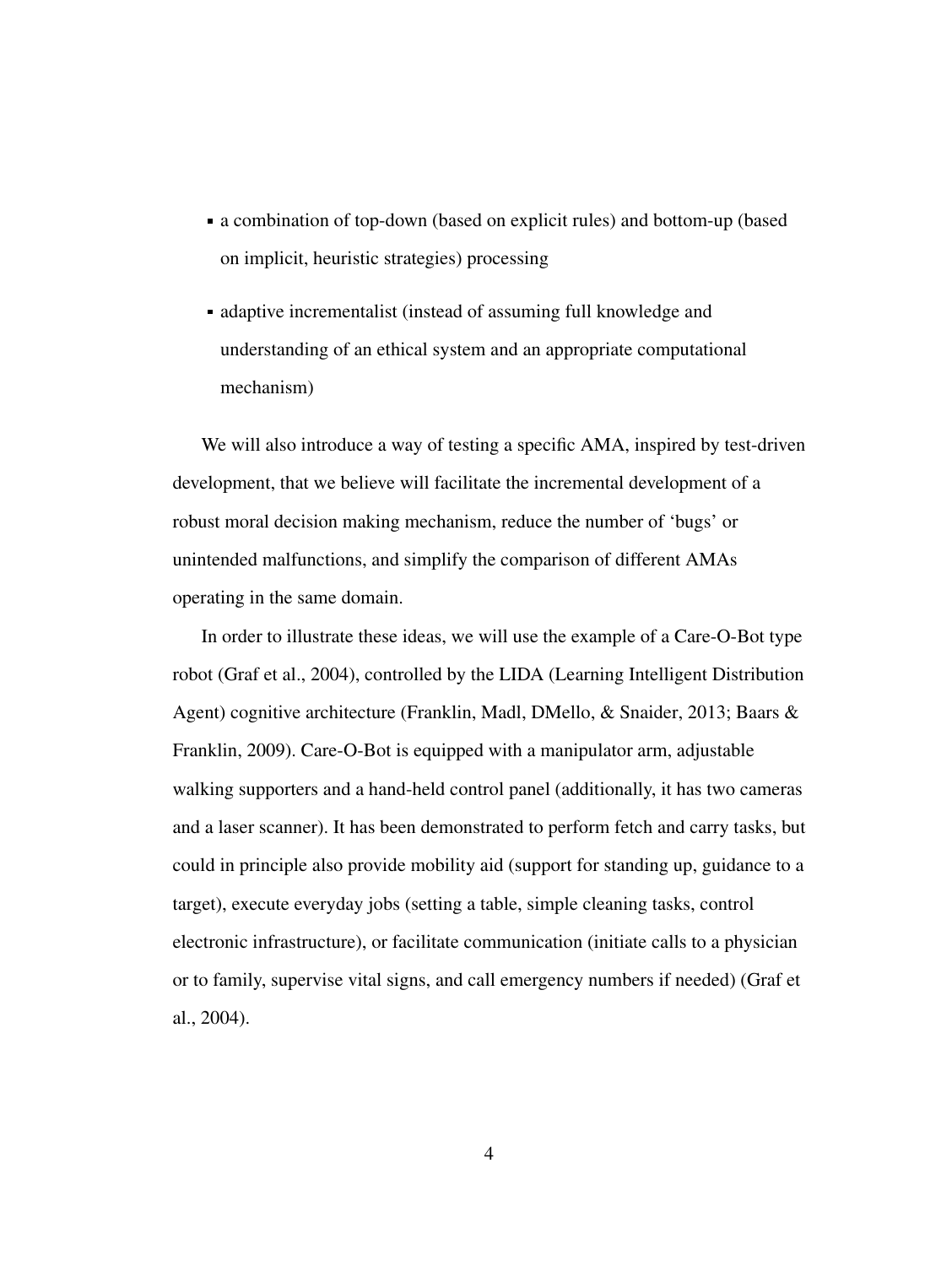# A Simplified Moral Decision Making Mechanism

# *Constrained to specific domain and functionalities*

The difficulty of designing a moral decision making mechanism increases with the size of the space of possible actions. The problem of implementing a full ethical framework which would account for the entire vast space of possible human action can be simplified by constraining an AMAs actions. This is possible on different levels. We will use Sloman's proposed three levels of cognitive processes, the reactive, deliberative, and metacognitive (Sloman, 1999), as well as an additional non-cognitive level.

- On the non-cognitive level, the agent can be mechanically limited in terms of power and mobility. This decreases the scope of possibly harmful actions and thus simplifies the required ethics implementation. For example, in their proposed design for an 'intrinsically safe personal robot', (Wyrobek, Berger, Van der Loos, & Salisbury, 2008) have significantly limited their robots maximum force output, range of motion, and speed in order to prevent it from physically causing harm, while still facilitating a wide range of functions.
- On the reactive level (which has stimulus-action mappings but no explicit representation and evaluation of alternative actions), actions can be constrained in advance by designers or at runtime by bottom-up mechanisms. Designers might restrict the parametrized action space that the AMA can select from, avoiding unnecessary actions and parametrizations. For example, on the lowest level, the action moving the Care-O-Bots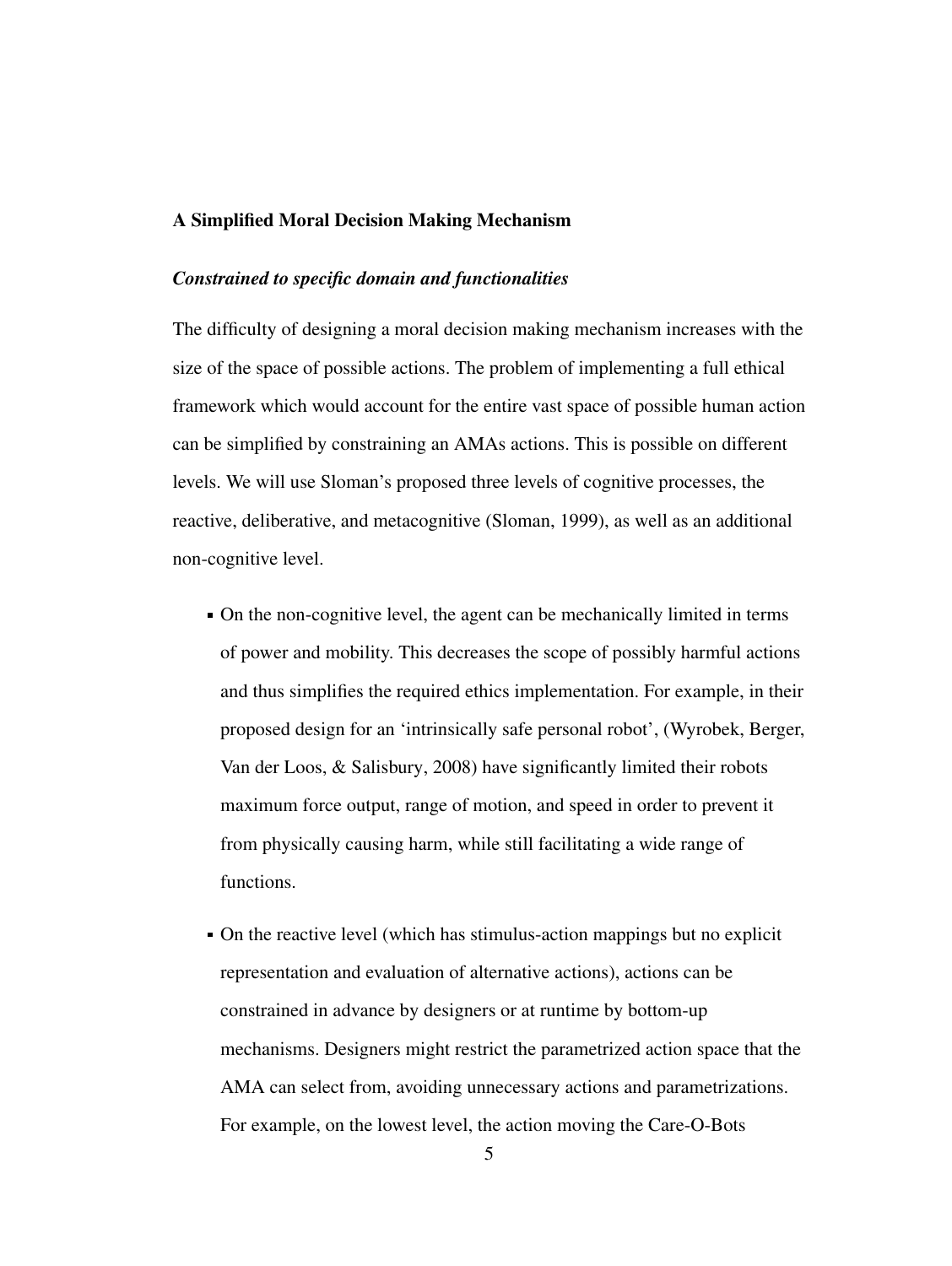manipulator arm might not permit a full swing of the arm, restricting one action to a small movement. On the other hand, harmful actions can also be avoided on the lowest level during runtime by a bottom-up emotional mechanism, which would inhibit the selection of the action if there is a negative emotional response. Emotional responses can implement values and contribute to bottom-up moral decision making (see next subsection). These would have to be designed for the specific domain of application, requiring only a subset of a full affective model.

- On the deliberative level (which includes planning, scheduling, problem solving), a top-down, rule based process could constrain decisions during run-time. Rules could be stored in declarative memory, be re-called if they apply in the current situation or when value conflicts arise, and influence the action selection process. As for the emotional reactions, the rules would also have to be designed specifically for the domain of the agent (a much easier problem than capturing all rules of any ethical theory). For complex situations such as moral dilemmas, multiple scenarios can be simulated internally to select the one most conforming to all rules (see next subsection for a description of how this would work in the LIDA cognitive architecture).
- On the metacognitive level ('thinking about thinking', includes monitoring deliberative processes, allocating resources, regulating cognitive strategies), it would be in principle possible to implement ethical meta-rules such as Kant's categorical imperative, since metacognitive processes might verify the validity of rules by simulating and monitoring their application in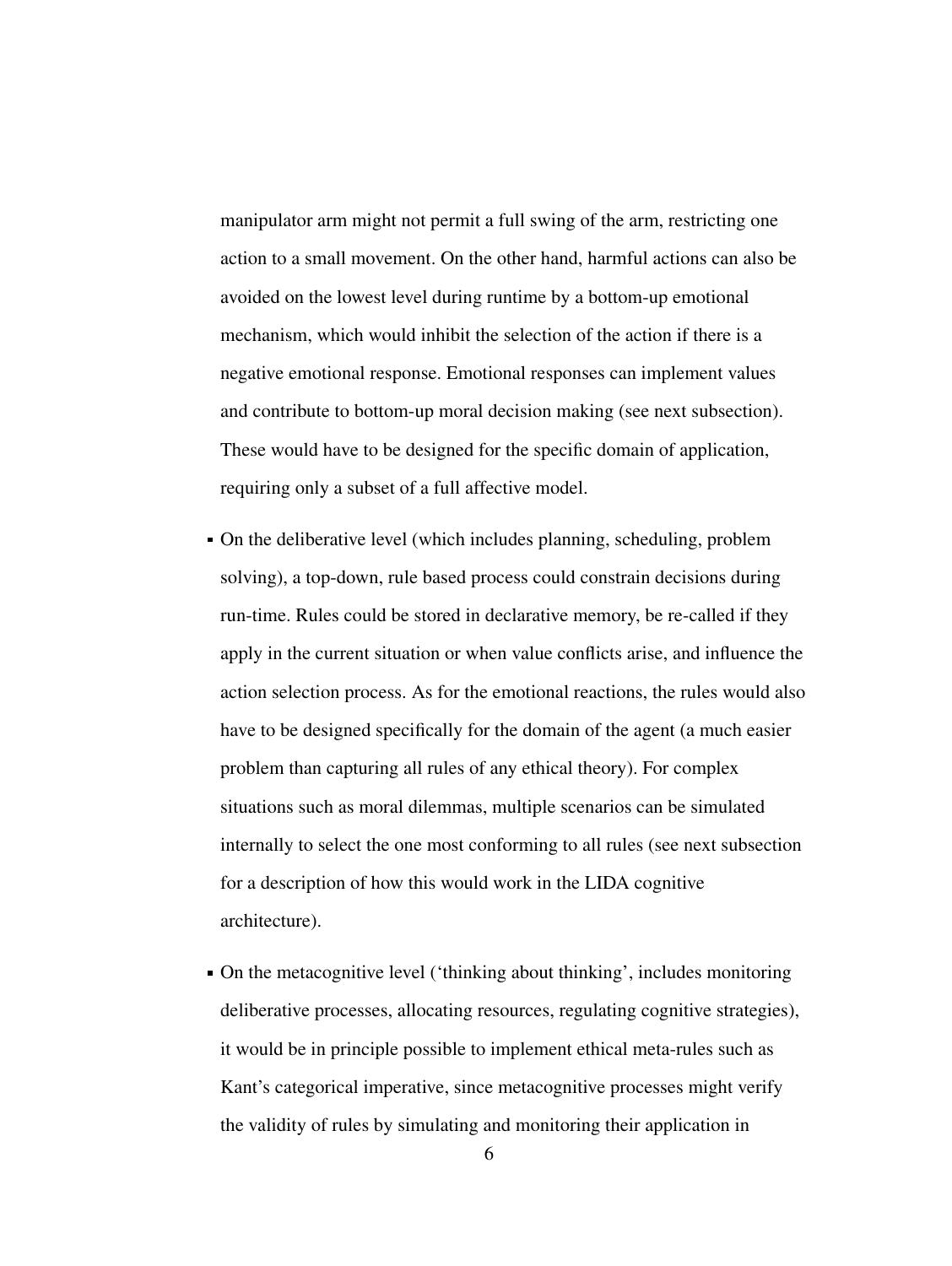different scenarios. However, such approaches are intractable with current limitations on available processing power, and the detail of available cognitive models (see next subsection).

# *Using mechanisms of a cognitive architecture*

A moral decision making mechanism based on the LIDA cognitive architecture would not have to be built from scratch. It could make use of some of LIDA's relevant cognitive mechanisms (all of which have been designed conceptually and some of which have implementations). Within the conceptual LIDA model, these include volitional decision making (Franklin, 2000; Franklin et al., 2013) and non-routine problem solving mechanisms (Negatu, Franklin, & McCauley, 2006) and a theory of mind (Friedlander & Franklin, 2008). Although the partially implemented architecture is currently only capable of controlling software agents, work is underway to embody LIDA on a Willow Garage PR2 robot by interfacing it to the Robot Operating System.

The LIDA cognitive architecture is based on prevalent cognitive science and neuroscience theories (e.g. Global Workspace Theory, situated cognition, perceptual symbol systems, ... (Franklin et al., 2013)), and is one of the few cognitive models which are neuroscientifically plausible and to provide a plausible account for functional consciousness<sup>2</sup> (Baars & Franklin, 2009; Baars, 2005), <sup>2</sup>The LIDA model talks of functional consciousness as described in Global Workspace Theory (referring to information that is 'broadcast' in the Global Workspace and made available to cognitive processes such as action selection, as opposed to only locally available, non-conscious information). It makes no commitment to phenomenal (subjective) consciousness.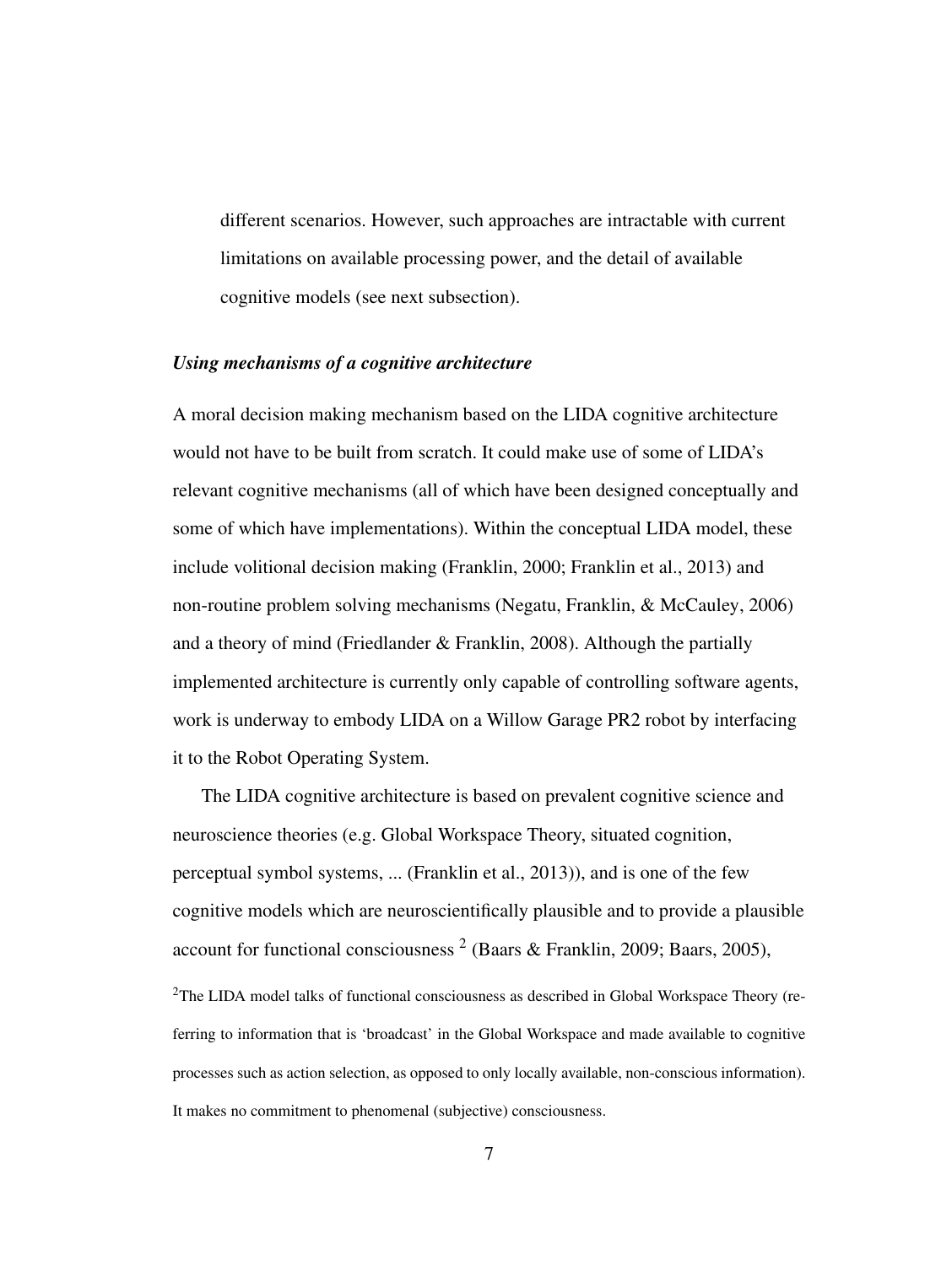attention, feelings and emotions; and has been partially implemented (Franklin et al., 2013; Baars & Franklin, 2009; Franklin & Patterson Jr, 2006).

Cognition in LIDA functions by means of continual iteration of similar, flexible and potentially cascading - partially simultaneous - cognitive cycles. These cycles can be split into three phases, the understanding phase (concerned with recognizing features, objects, events, etc., and building an internal representation), the attending phase (deciding what part of the representation is most salient, and broadcasting it consciously), and the action selection phase (choosing an appropriate action in response).

The major modules of the LIDA model implementing various stages of these cycles are displayed in Figure 1.1 below. We will describe the processes these modules implement starting from the top left and traversing the diagram roughly clockwise.

1. *Perception.* The agent senses its environment continually. Sensory stimuli are received and stored in a sensory buffer in the Sensory Memory. Feature detectors sample the sensory buffers frequently, and activate nodes in the Perceptual Associative Memory (PAM) which represent percepts, emotions, concepts, categories, events, etc. (McCall, Franklin, Friedlander, & D'Mello, 2010). PAM nodes are based on perceptual symbols (Barsalou, 1999); their activations reflect recognition confidence as well as bottom-up salience. The most recent implementation of LIDA's perceptual recognition mechanism is inspired by predictive coding and perception as statistical inference (McCall & Franklin, 2013) (a simpler approach integrating SURF-based feature detection with LIDA also exists, see (Madl & Franklin, 2012)).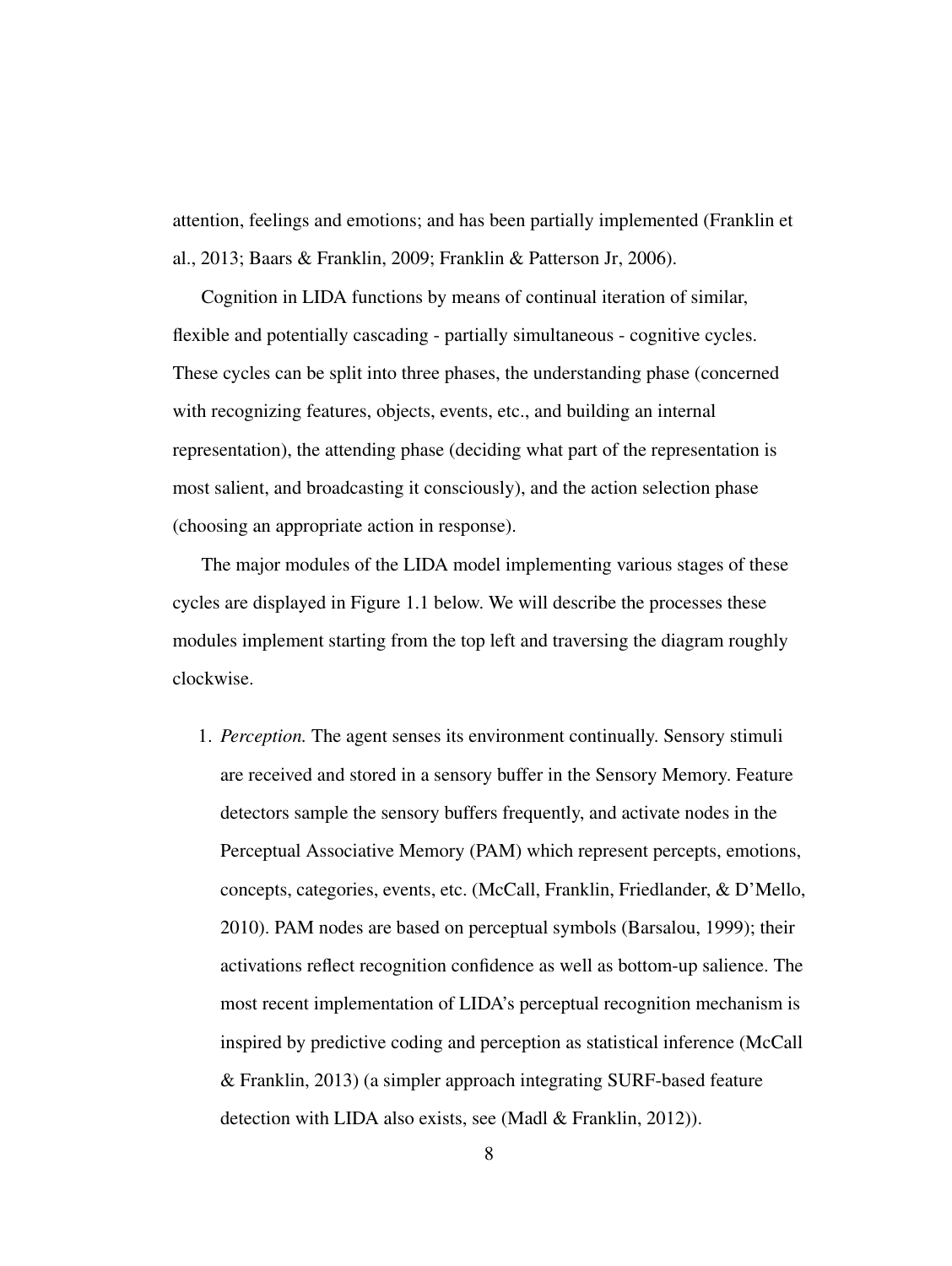

Figure 1.1: LIDA's Cognitive Cycle. From (Franklin et al., 2013)

2. *Percept to preconscious buffer.* Recognized percepts are stored in the preconscious buffers of LIDA's long-term working memory (Workspace), where a model of the agents current situation (current situation model) is assembled by structure building codelets  $3$ . The Workspace also contains salient or recent previous percepts that have not yet decayed away. Along

 $3$ In the computational LIDA model, the term codelet refers generally to any small, special purpose processor or running piece of software code. Codelets correspond to processors in Global Workspace Theory (Baars & Franklin, 2009)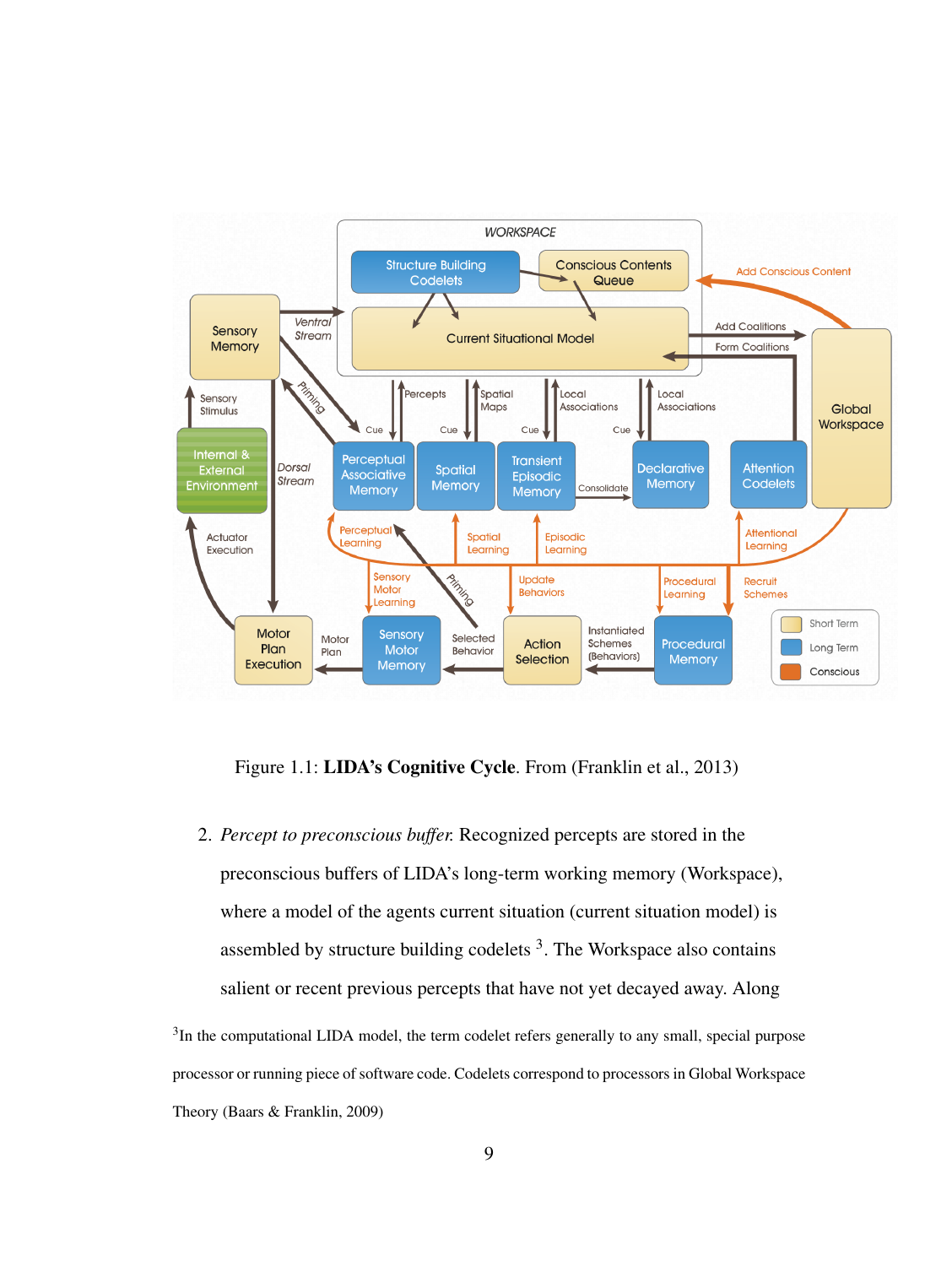with perceptual representations, the Workspace can also contain PAM nodes representing feelings or emotions, which can be activated either by low-level feature detectors, or by appraisal codelets reacting to the relevance, implications, and significance of the current situation, and the agent's coping potential (Franklin et al., 2013).

- 3. *Local associations.* Percepts and other Workspace contents serve to cue and retrieve local associations from the Transient Episodic (recording the what, where and when of unique personal experiences) and Declarative Memories (containing autobiographical long term episodic information as well as factual information separated from the place and time of their acquisition). These memory systems are extended instances of a content-associative Sparse Distributed Memory (SDM) (Snaider & Franklin, 2012; Kanerva, 1988). An additional Spatial Memory module is currently being developed (Madl, Franklin, Chen, & Trappl, 2013).
- 4. *Competition for consciousness.* Attention codelets look out for their sought content in working memory, create structures called coalitions with them, and compete to bring them to consciousness. The coalition containing the most salient (important, urgent, insistent, novel, threatening, promising, arousing, unexpected) perceptual structures wins the competition.
- 5. *Conscious broadcast.* The coalition of codelets winning the competition (typically an attention codelet and its content of PAM nodes, local associations and other structures) gains access to the Global Workspace (a fleeting memory enabling access between brain functions that are otherwise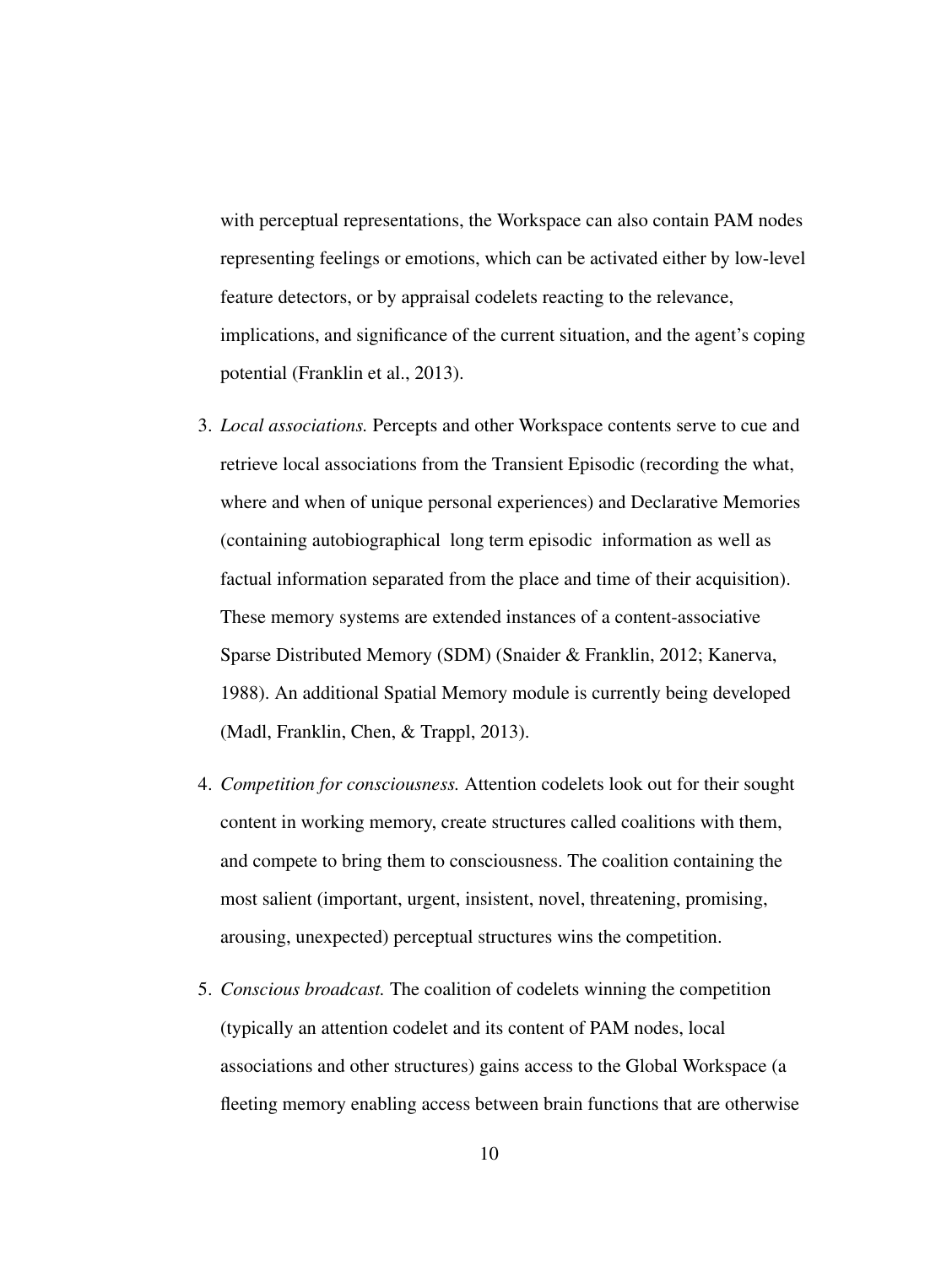separate) and has its content broadcast consciously (in the sense of the Global Workspace Theory). The contents of this conscious broadcast are available globally, but their main recipient is the Procedural Memory module, and their main purpose is to provide important information to facilitate action selection (as well as modulating learning).

- 6. *Recruitment of resources.* The most relevant behavioral schemes in Procedural Memory respond to the contents of the conscious broadcast. The implementation of these schemes is based on Dreschers schema mechanism (Drescher, 1991) and includes a model of constructivist learning (Franklin & Patterson Jr, 2006).
- 7. *Activation of schemes in the Procedural Memory.* Multiple applicable behavioral schemes are instantiated in the Action Selection module, and receive activation, based on the conscious contents.
- 8. *Action chosen.* The Action Selection module chooses a single scheme from the newly instantiated schemes and remaining previously active schemes. The action selection mechanism in LIDA is based on Maes' bottom-up behavior selection mechanism (Maes, 1989). If an action can be selected and executed in a single cognitive cycle, this could be called *consciously mediated action selection*, since the information upon which the action was selected was acquired consciously (it was moved to the Global Workspace, and broadcast globally), but the choice itself was made unconsciously.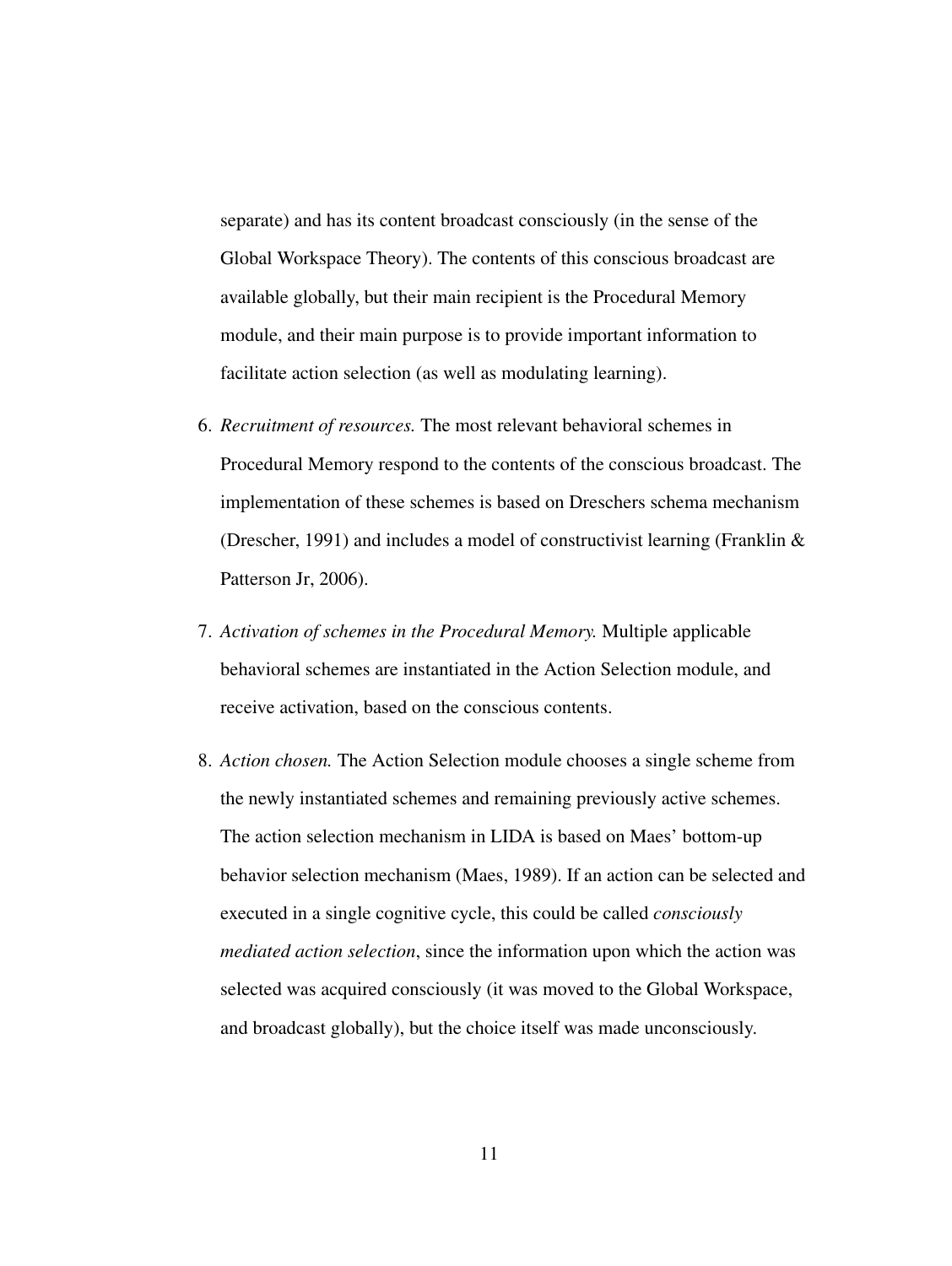9. *Action taken.* The execution of the action of a scheme results in external (e.g. the movement of a manipulator) or internal consequences (e.g. changing an internal representation).

Some decisions might require multiple cognitive cycles, and weighing the consequences of multiple possible actions. *Volitional Decision Making* is a higher-level cognitive process for action selection, and is performed consciously unlike consciously mediated action selection, automatized action selection, or alarms (Franklin et al., 2013). In humans, consciously planning a novel route is an example of deliberative, volitional decision making.

LIDA's deliberative volitional decision making mechanism is based on Global Workspace Theory and James' ideomotor theory of volition (Baars & Franklin, 2009; Franklin, 2000). An idea or potential decision, represented as a structure of nodes in PAM (which can represent objects, actions, events etc. - see (McCall et al., 2010)), can reach the Global Workspace if selected by an attention codelet, and if judged relevant / important enough, be broadcast consciously and acted upon by recruiting a behavior scheme in Procedural Memory. Such schemes can initiate internal or external action.

Before the execution of an external action, multiple internal actions might be required to build internal structures upon which a final decision can be made, in multiple cognitive cycles. LIDA's Workspace includes a 'virtual window', in which temporary structures can be constructed with which to try out possible actions and their consequences without actually executing them. Multiple such structures can be selected by attention codelets, moved to the Global Workspace,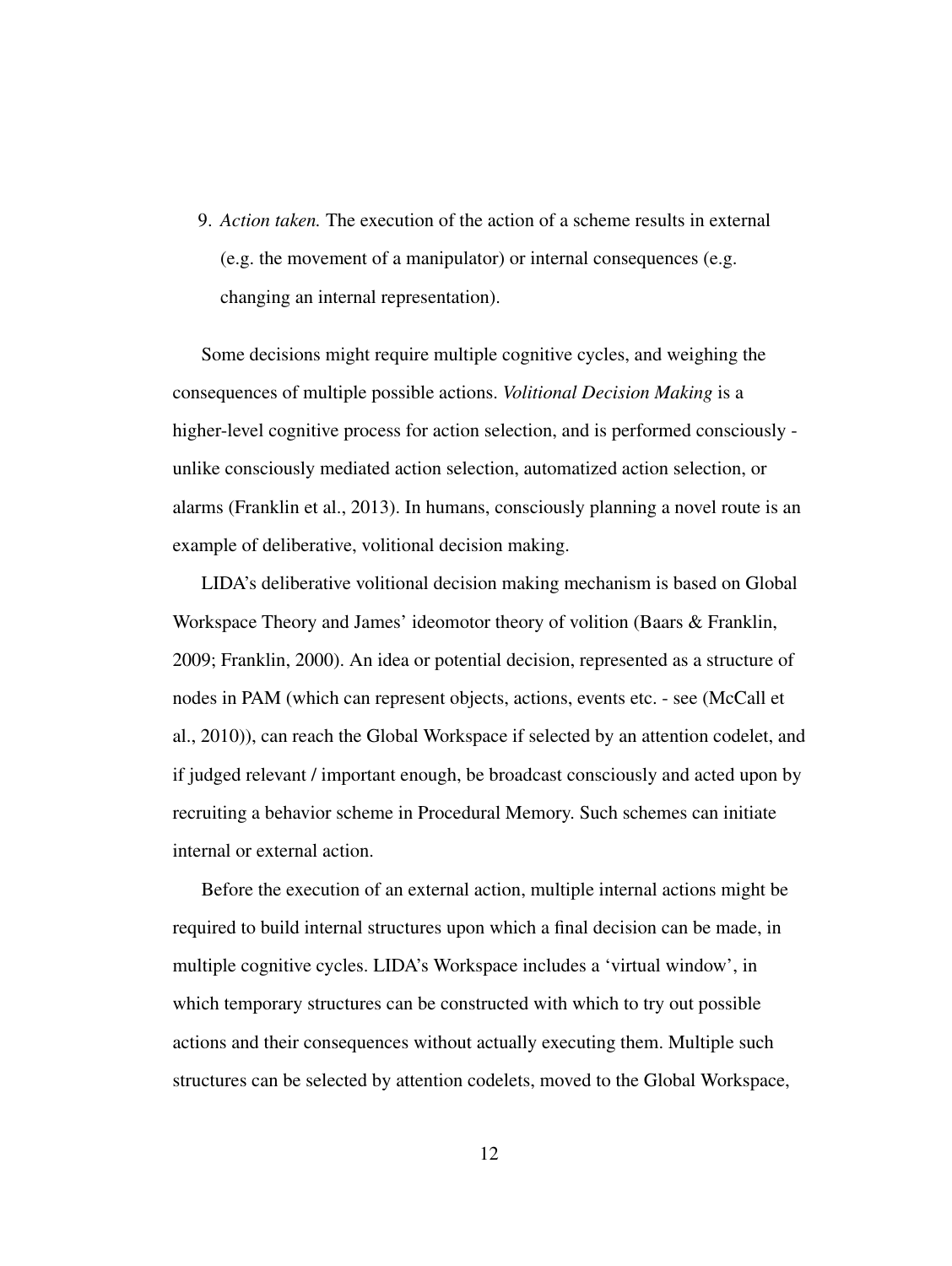and compete with each other (here, attention codelets perform the role of James' 'proposers' and 'objectors') (Franklin, 2000; Franklin et al., 2013).

For a more detailed description of LIDA's modules and their functions in the cognitive cycle, see (Franklin et al., 2013; Baars & Franklin, 2009). We will introduce a concrete example of how LIDA's modules and processes might aid moral decision making in Section 3.

## *Combination of top-down and bottom-up processing*

(Wallach, Allen, & Smit, 2008) describes 'top-down' approaches to mean both the engineering sense, i.e. the decomposition of a task into simpler sub-tasks, and the ethical sense, i.e. the derivation of consequences from an overarching ethical theory or system of rules.

In contrast, 'bottom-up' approaches can be specified atheoretically, and treat normative values as being implicit in the activity of agents (Wallach et al., 2008).

The LIDA model of cognition integrates both of these approaches (Wallach, Franklin, & Allen, 2010). 'Bottom-up' propensities are embodied in emotional/affective responses to actions and their outcomes in the LIDA model (Wallach et al., 2010). Feelings are represented in LIDA as nodes in PAM. Each feeling node constitutes its own identity. Each feeling node has its own valence, always positive or always negative, with varying degrees of arousal. The current activation of the node measures the momentary arousal of the valence, that is, how positive or how negative. The arousal of feelings can arise from feature detectors,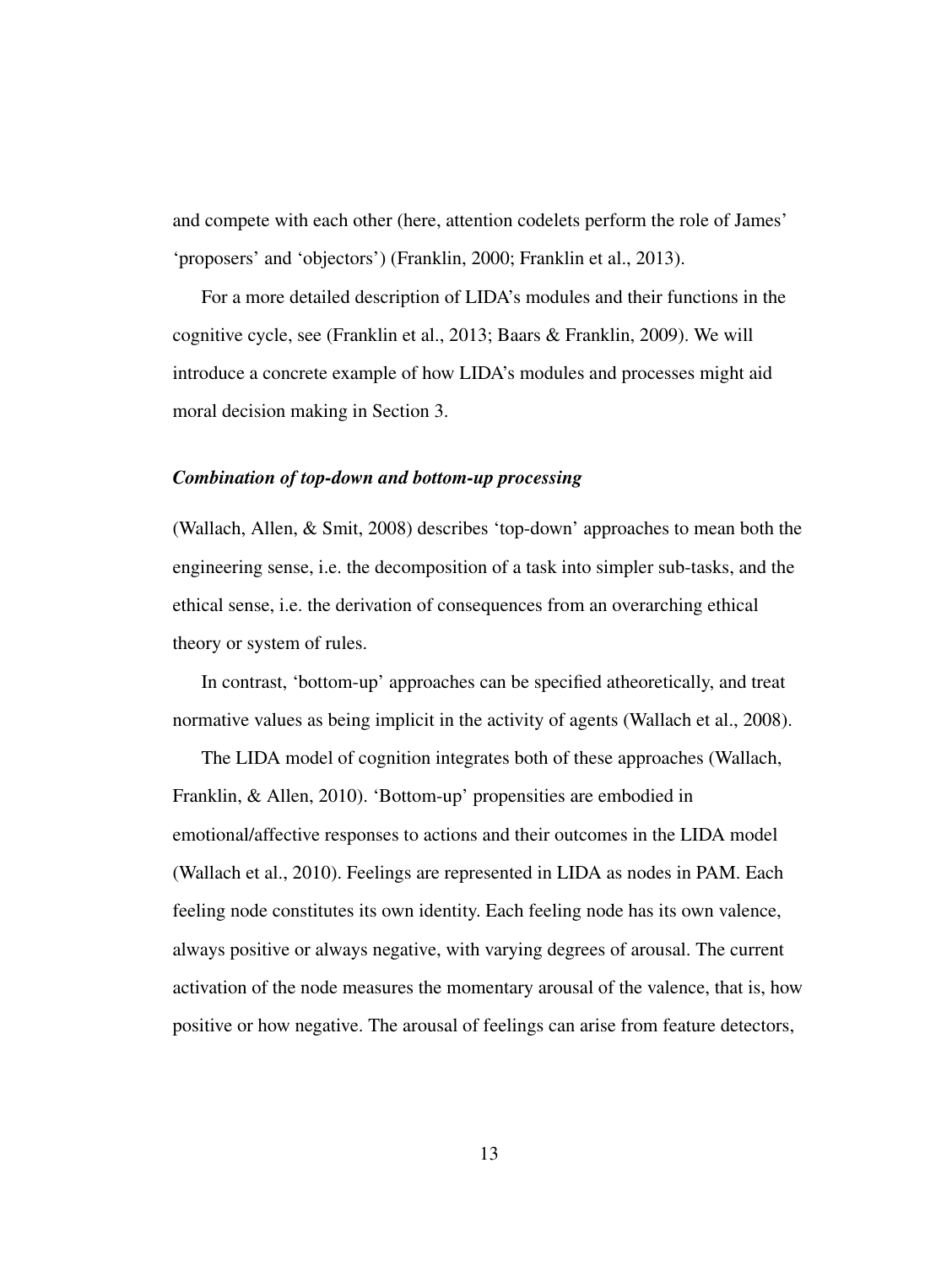or it can be influenced by the appraisal that gave rise to the emotion  $4$ , by spreading activation from other nodes representing an event (Franklin et al., 2013).

Thus, 'bottom-up' propensities can be engineered in a LIDA-based AMA by carefully specifying feature detectors and weights in PAM, in order to give rise to the right arousal levels of the right feeling nodes; as well as the specification of appropriate behaviours in procedural memory. For example, there could be a 'fall' feature detector watching out for quick, uncontrolled downward movement, and passing activation to a 'concern' feeling node. Another feature detector could recognize cries for help and also pass activation to the same node. Upon reaching a high enough activation, the 'concern' feeling node would be broadcast consciously and influence action selection, leading to the execution of the 'call emergency' behaviour. 'Bottom-up' influences on action selection can occur in a single cognitive cycle, as a result of consciously mediated action selection.

On the other hand, 'top-down' moral decision making can be implemented in LIDA by designing and storing an ethical rule system in the declarative memory. Such rules consist of PAM nodes, the common representation in the LIDA model; and specify internal or external actions in response to some perceptual features of a situation. LIDA's declarative memory is a content-associative Sparse Distributed Memory (SDM) (Snaider & Franklin, 2012; Kanerva, 1988). Moral rules are automatically recalled from declarative memory by either the current situation in working memory resembling the context of the rule, or alternatively by proposal/objector codelets (which implement volitional decision making and allow LIDA to compare options) (Wallach et al., 2008).

<sup>4</sup>The LIDA model speaks of emotions as feelings with cognitive content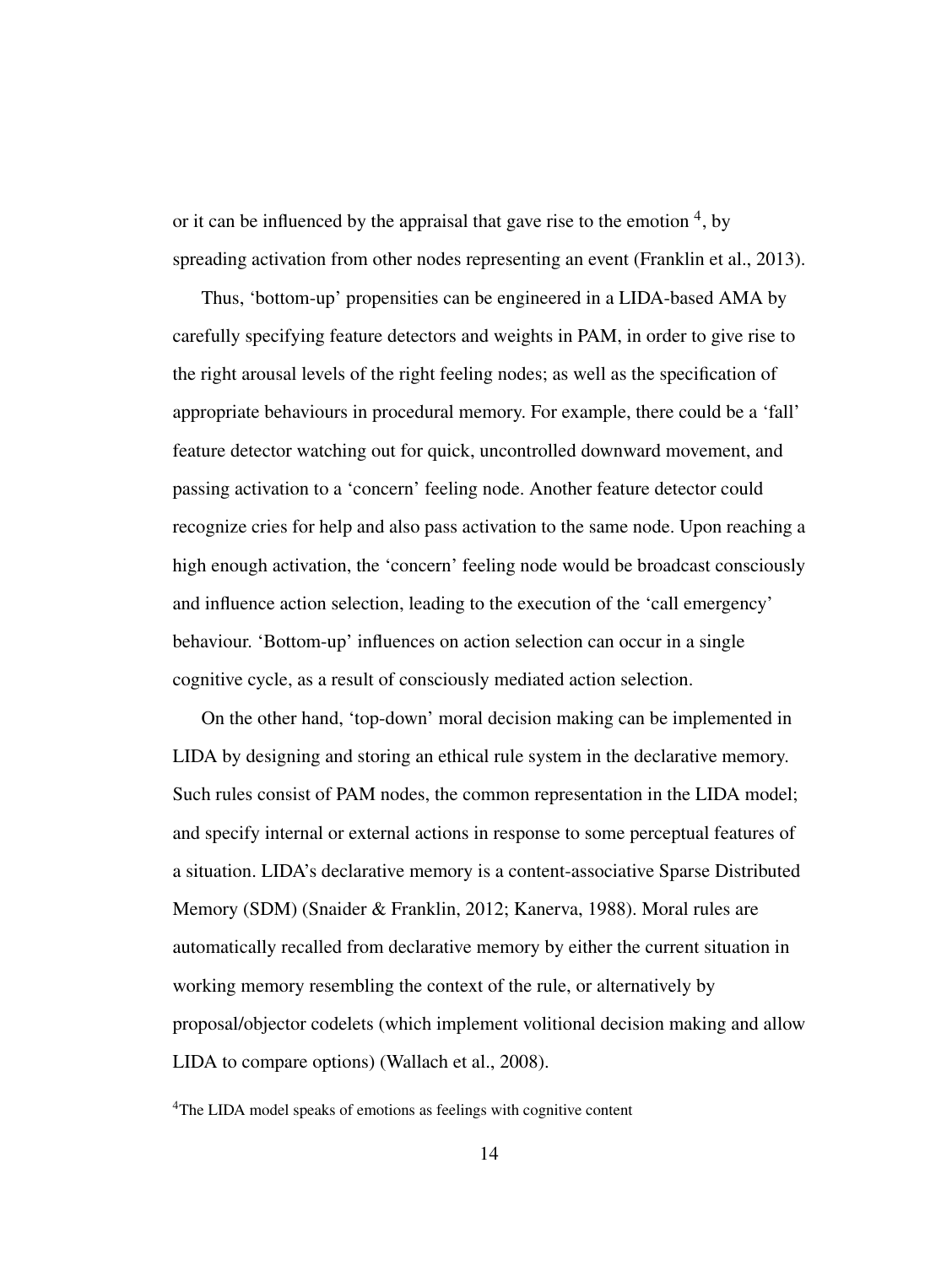More complex moral rules in which decisions are not directly based on perceptual representations, such as utilitarianism, would require additional implementation of the decision metric. In the case of utilitarianism, this would involve assembling representations of the positive feelings of humans involved in each action in simulations, and weighing them against each other. These representations could be created by internal actions in LIDA's 'virtual window', a space in working memory reserved for simulations, in a multi-cyclic process (Franklin et al., 2013). The amount of positive feeling could be determined using LIDA's proposed theory of mind mechanism (Friedlander & Franklin, 2008).

However, there are inherent computational limitations to rules requiring simulations, especially if multiple humans might be affected by an action. In order to make the computation tractable, a limit would have to be imposed on the number of affected humans simulated, and on the time. 'Bottom-up' values would have to take over when that limit is exceeded by a difficult dilemma.

#### *Adaptive incrementalist and moral test-driven development*

Incrementalism proposes to progress toward a goal in a stepwise fashion, instead of starting out with a final theory or plan. Adaptive incrementalism in machine ethics (AIME) as proposed by (Powers, 2011) allows starting out with a small initial set of constraints or rules, testing the system, and then adding new constraints or rules if necessary. Constraints, rules, and functionalities of the system can be adapted or removed at a later date if it turns out that there is a more precise or effective way to constrain the system. This strategy of development allows starting without a complete theory or ethical framework, initially specifying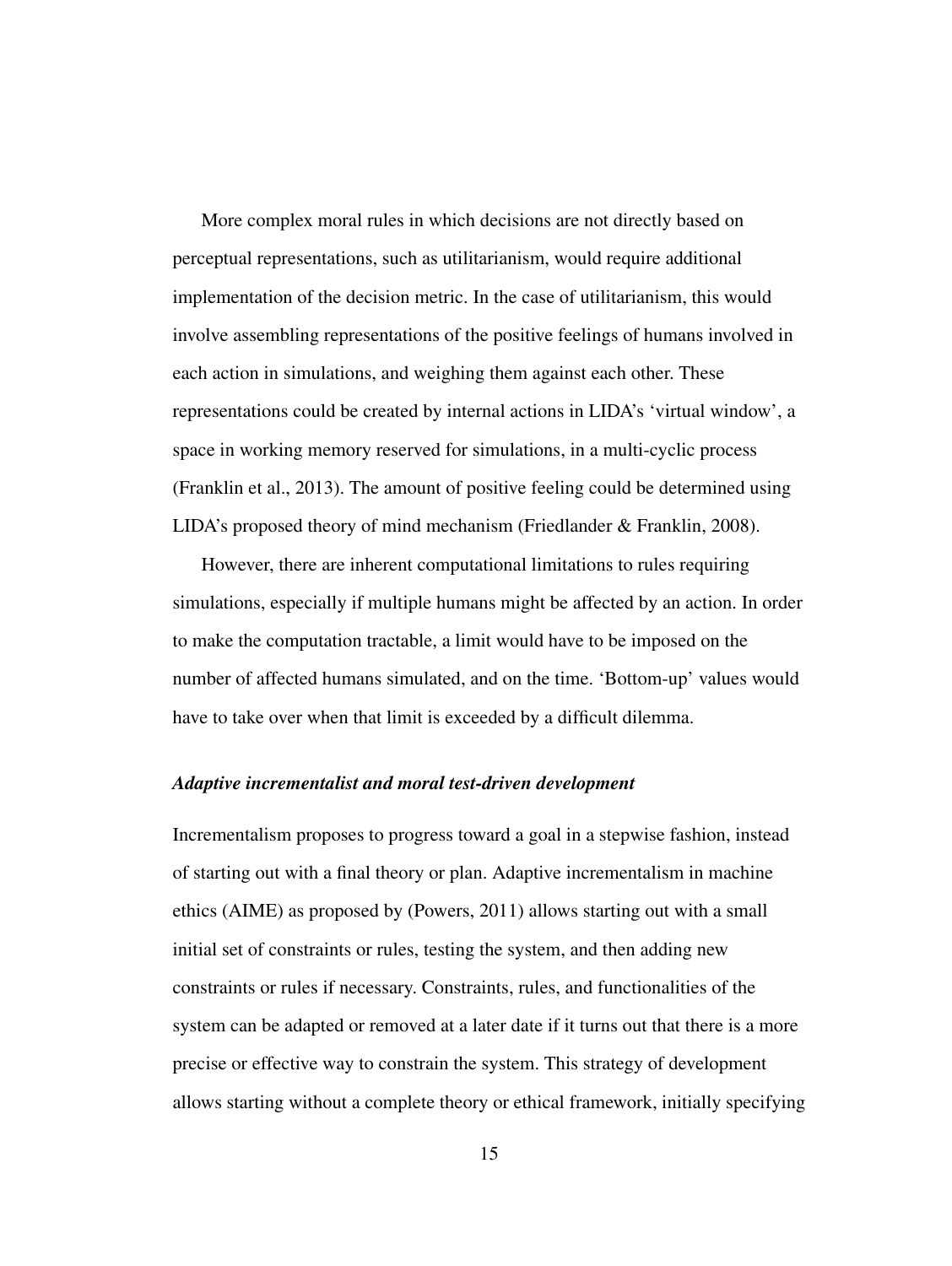only basic behaviors with well-understood consequences, and subsequently extending the system in a stepwise fashion.

This model of a stepwise refinement of moral decision making is in accordance with current software development approaches (Larman & Basili, 2003). It also lends itself to Test-Driven Development (TDD). TDD, in its original form, is a development strategy which proposes to write the test cases for each feature first, and develop the feature functionality afterwards, so that it can be tested and verified immediately or later when it is changed. With each change or addition in the system, the entire test battery can be run to verify that the changes or additions do not impair existing functionality. TDD has been reported to lead to higher quality code, fewer malfunctions or defects, higher reliability, and reduction of testing effort (Müller & Padberg, 2003; Williams, Maximilien, & Vouk, 2003).

The idea of TDD can be extended to an adaptively developed moral decision making mechanism. For each function of the robot, a number of simple moral tests can be written, simulating a specific situation in which the function would be applicable and defining acceptable and unacceptable outcomes. For example, in a situation where a Care-O-Bot would detect a person falling, acceptable outcomes would be immediately calling for help, checking for vital signs and injuries, and calling an ambulance if necessary. Subsequent additions of functionality would include their own moral tests, but each time the system is changed, every other moral test would have to be passed as well. This reduces the risk of altering previously acceptable behaviour. For example, if action is added for the robot to go re-charge when the battery levels fall below a specific level, and this action would be selected in the moral test involving the falling person instead of calling for help,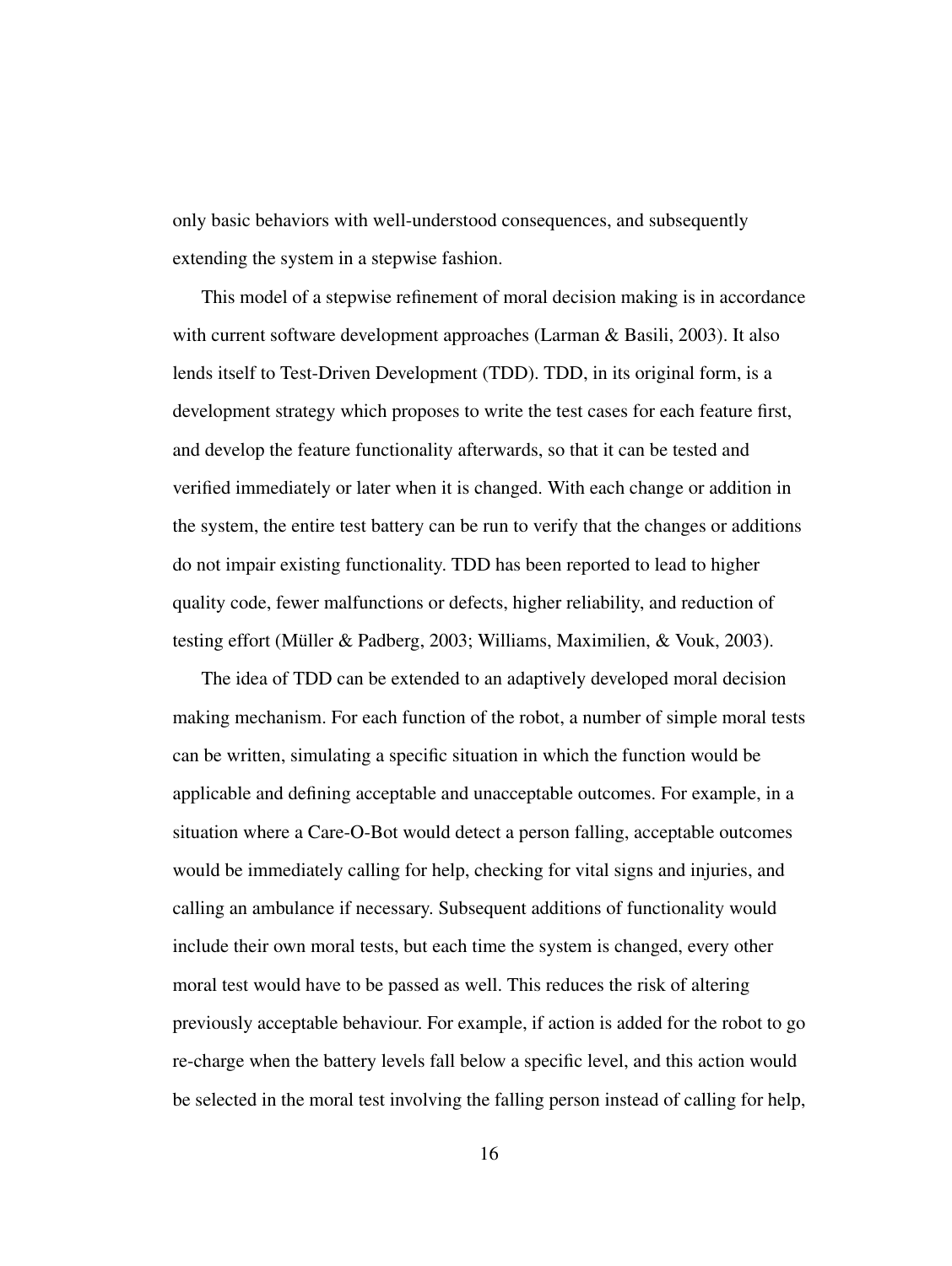the failed test would alert developers that the new action needs to be modified and constrained.

A final advantage to a battery of moral tests is that once developed it can perform run-time testing on the AMA. A dead man's switch type mechanism could immediately turn off the AMA if any of the tests fail at any point, due to any malfunctions or to newly learned behaviors that might interfere with the specified moral rules.

How could we obtain a large set of tests which minimize the probability of unethical or harmful actions in an efficient and practical fashion? Asaro (2006) suggests the existing legal system as a practical starting point for thinking about robot ethics, pointing out that legal requirements are most likely to provide the initial constraints of robotic systems, and that the legal system is capable of providing a practical system for understanding agency and responsibility (thus avoiding the need to wait for a consensual and well-established moral framework).

Extending this idea, legal cases might be a basis from which to derive tests for moral decision making mechanisms. Among other freely available sources, UNESCO's <sup>5</sup> bioethics curriculum provides a number of real-world case studies on relevant topics such as 'human dignity and human rights' (UNESCO, 2011b) or 'benefit and harm' (UNESCO, 2011a).

<sup>5</sup>The United Nations Educational, Scientific and Cultural Organization. http://www.unesco.org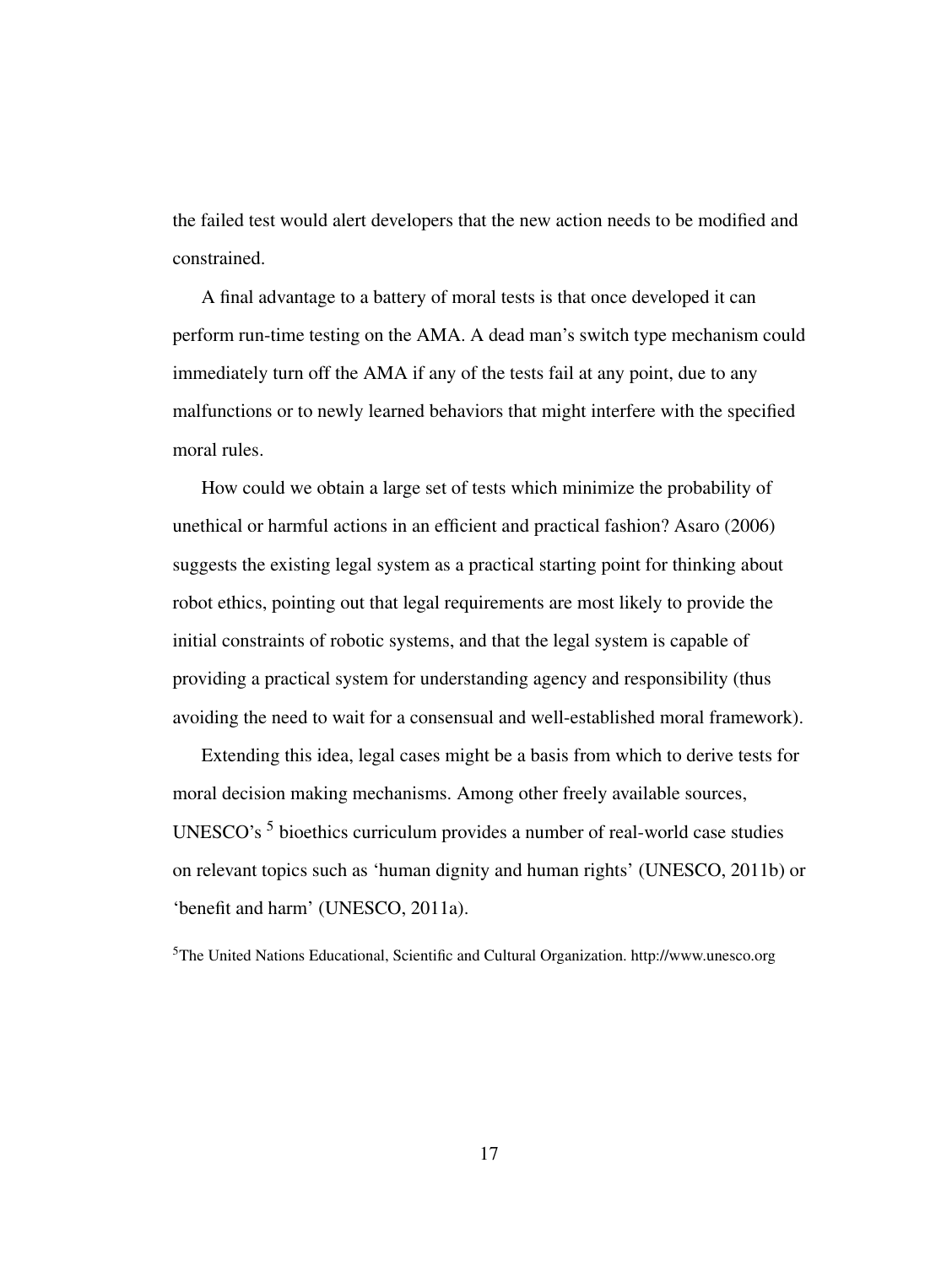# A LIDA-based CareBot

## *Overview*

This section describes CareBot, a partially implemented mobile assistive robot operating in a simple simulated environment, as an example constrained decision making mechanism based on the LIDA cognitive architecture.

Assistive robotics aims to provide aids for supporting autonomous living of persons who have limitations in motor and/or cognitive abilities e.g. the elderly or the severely disabled. This support can take different forms, for example (Pollack, 2005):

- 1. Providing assurance that the elder is safe and otherwise alerting caregivers (assurance systems)
- 2. Helping the person perform daily activities, compensating for their disabilities (compensation systems)
- 3. Assessing the person's cognitive status or health (assessment systems)

The CareBot simulation can perform some tasks in the first two categories, such as fetch and carry tasks (fetch food, drinks, or medicine for elderly or disabled individuals), and recognizing the absence of vital signs (and alerting caregivers if this occurs).

CareBot operates in, and is structurally coupled to, a simple simulated 2D environment consisting of patients (elderly or disabled), essential facilities such as a kitchen and a power outlet, items such as food, drinks and medication, and, of course, the CareBot (see Figure 1.2). The CareBot agent's main goal is to ensure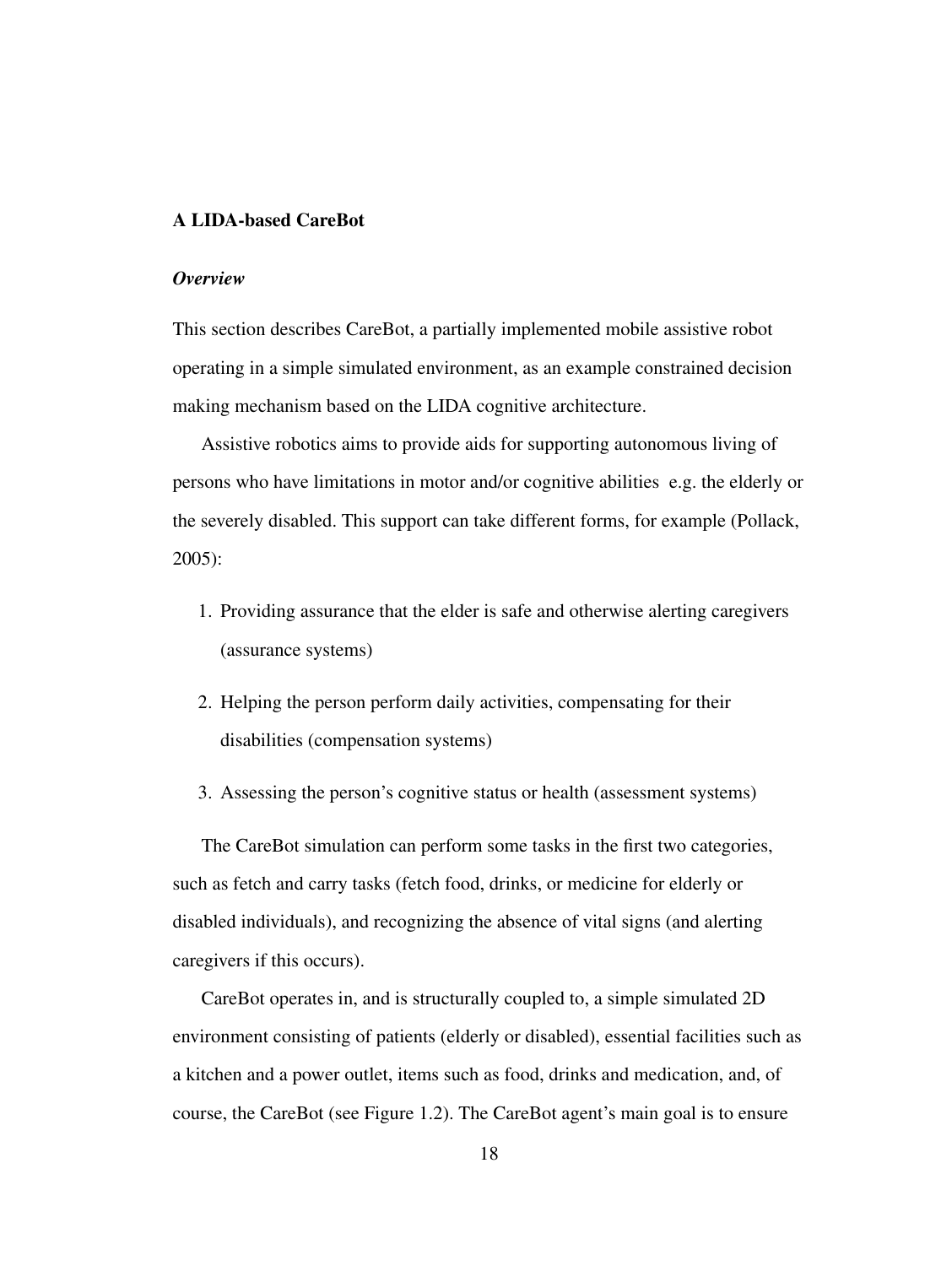the patients' continued health and assist them in performing daily activities, while ensuring its own continued survival (recharging whenever necessary and avoiding bumping into obstacles).



Figure 1.2: The LIDA-based CareBot simulation environment. Top left: the environment representation (the reddish gradient arount the patient calling out represents the auditory information that the agent can receive). Top right: diagnostic panels; shown here: the perceptual buffer (contents of the current situation model. Red circles represent PAM nodes). Bottom: Logging panel.

It achieves these goals using multimodal sensors (a simple visual and auditory sensor) and effectors enabling it to move around in the environment. The agent performs action selection using 'cognitive cycles', analogously to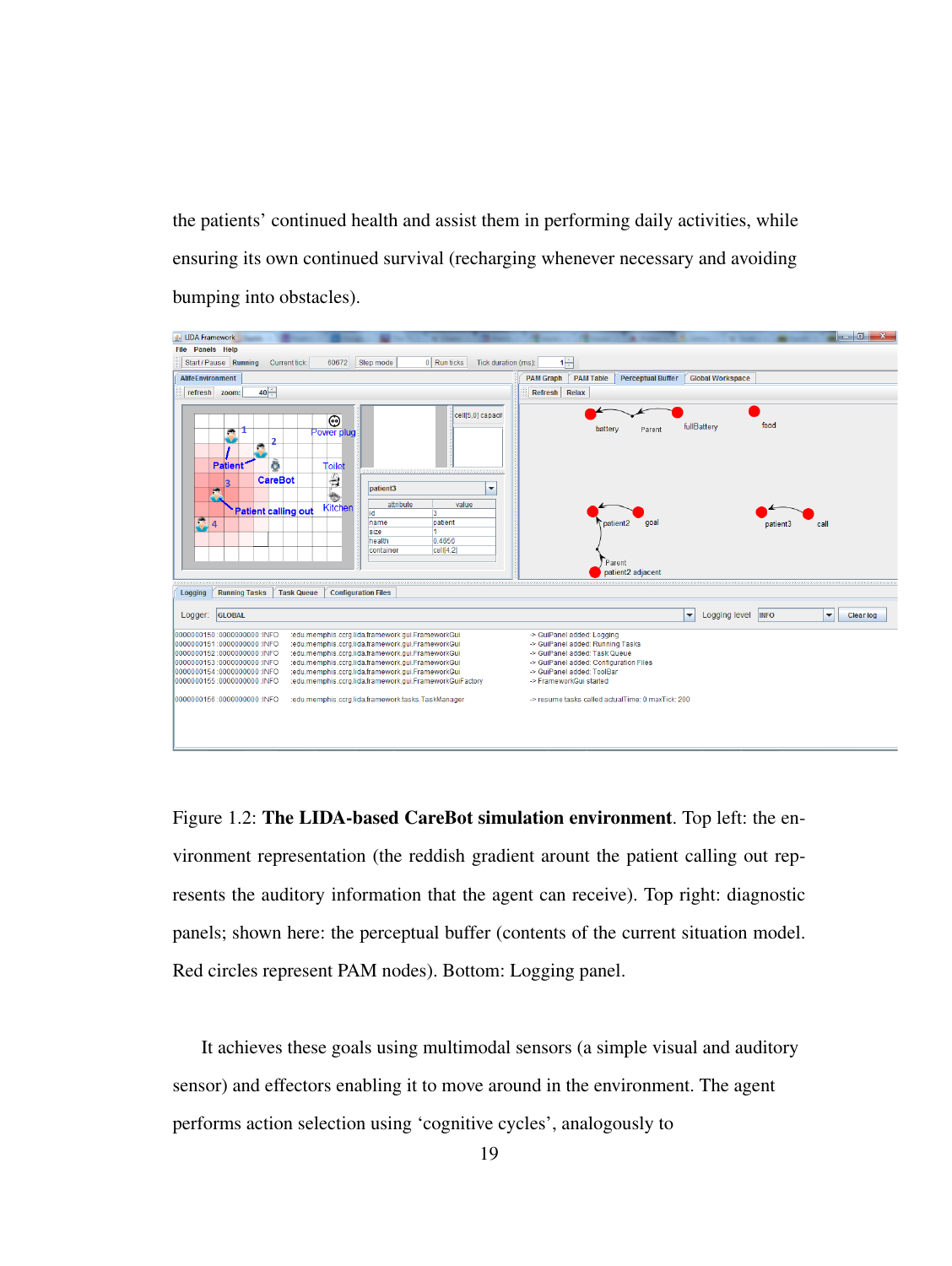action-perception cycles in the brain (Freeman, 2002; Fuster, 2002) after perceiving various objects, building a model of the current situation, and selecting important objects to attend to, these objects can compete for and enter functional (access) consciousness (Franklin et al., 2013) , after which the most appropriate action to deal with the current situation can be selected.

CareBot is constrained at the non-cognitive level (its speed is limited, and it is only allowed to carry light objects and to communicate with humans), and at the reactive level (its perceptual and procedural memories have been designed to respond appropriately to the demands of its limited domain). It might also be constrained at the deliberative level, e.g. by adding top-down rules to its declarative memory and allowing it to simulate consequences; however, this mechanism has not been implemented yet. Finally, constraints at the metacognitive level are beyond the supported mechanisms of the current LIDA computational framework.

## *A Simple Decision Making Example*

Here we will describe what happens in each of the modules of the LIDA cognitive cycle outlined in the previous section, specifically:

- 1. Sensory Memory
- 2. Perceptual Associative Memory (PAM) *(the modules above are part of the Perception phase)*
- 3. Workspace
- 4. Transient Episodic and Declarative Memory
- 5. Attention Codelets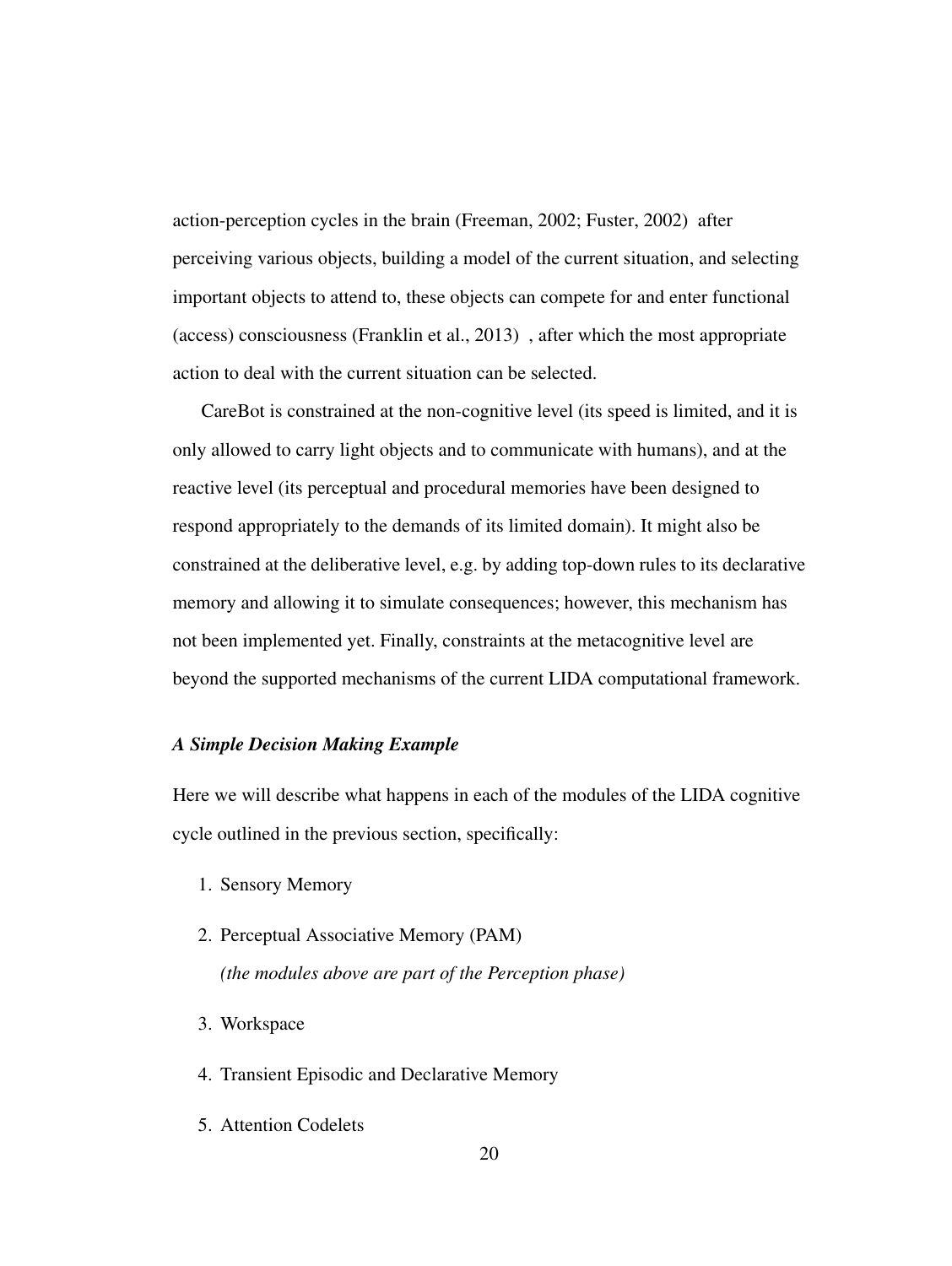6. Global Workspace

*(the modules above are part of the Understanding phase)*

- 7. Procedural Memory
- 8. Action Selection
- 9. Sensory-Motor Memory

*(the modules above are part of the ActionSelection phase)*

In this simple simulated environment, no advanced visual and auditory processing was necessary (although there are two preliminary approaches for perceptual recognition in LIDA, a recent cortical learning algorithm inspired by predictive coding and perception as statistical inference (McCall & Franklin, 2013), and a simpler approach integrating SURF-based feature detection with LIDA (Madl & Franklin, 2012)).

An environment class is inspected periodically by the Sensory Memory module, and information is copied to visual and auditory buffers. Simple feature detectors monitor these buffers, and pass activation to their corresponding nodes in the Perceptual Associative Memory in a way similar to activation passing in an artificial neural network (although the modeling is done on a higher level) see (McCall et al., 2010). PAM nodes represent semantic knowledge about concepts or objects in the environment; the CareBot agent is initialized with knowledge required for its domain, such as e.g. PAM nodes representing the patients, their locations, the facilities and their locations (kitchen, medicine cabinet, toilet, powerplug), and internal state nodes representing the CareBots location and its power status.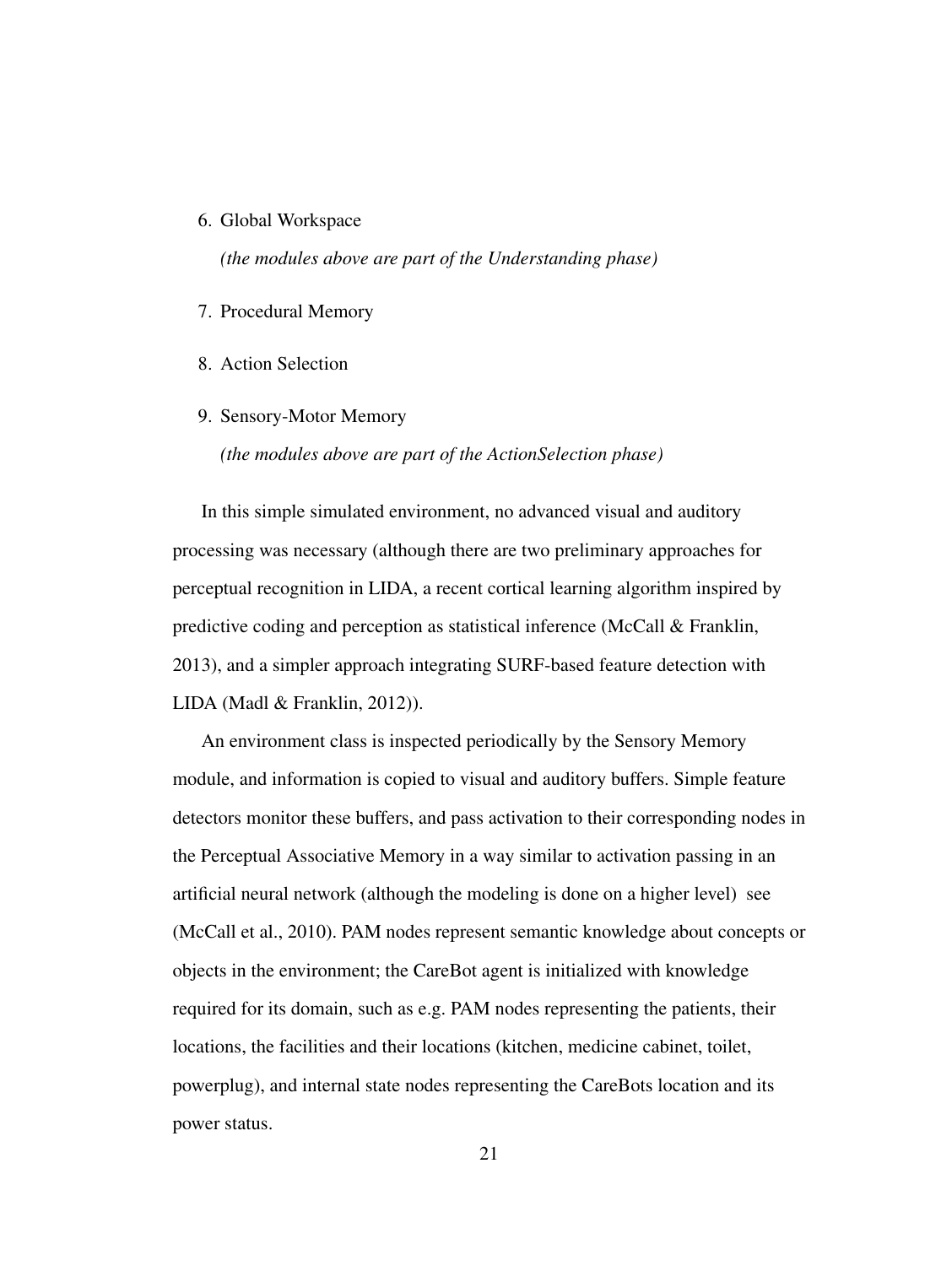After this perception phase, the identified percept (PAM nodes identified reliably, i.e. exceeding a specific activation threshold) is copied into the Workspace, constituting a preconscious working memory. If the content-associative long-term memories (Transient Episodic and Declarative Memory) contain memories relevant to the current percepts (such as e.g. the types of medication a specific patient might require), these memories are also copied into the Workspace as local associations. In the example in Figure 1.2, the Workspace contains current external percepts (patient 2, the auditory call of patient 3, the food being carried) and internal percepts (full battery status) as well as secondary concepts which are not directly perceptual (a goal representation, spatial relations).

Attention Codelets look out for perceptual representations of their own specific concern in the Workspace, form coalitions with them, and copy these coalitions to the Global Workspace, the short-term memory capacity that facilitates contents becoming functionally conscious. These coalitions subsequently compete for being broadcast consciously the one with the highest activation wins the competition, enters functional consciousness, and can be acted upon. The agent is consciously aware of an object, entity, or event, the moment the nodes representing these become part of the conscious broadcast after winning the competition. In the example in Figure 1.2, presumably there would be at least two coalitions in the Global Workspace competing for consciousness:

1. Since patient 2 is adjacent to the CareBot, and it is CareBot's goal to reach patient 2 and give him/her the food it is carrying, there would be a coalition with high activation containing these perceptual structures (patient 2, the adjacency relation, and the goal).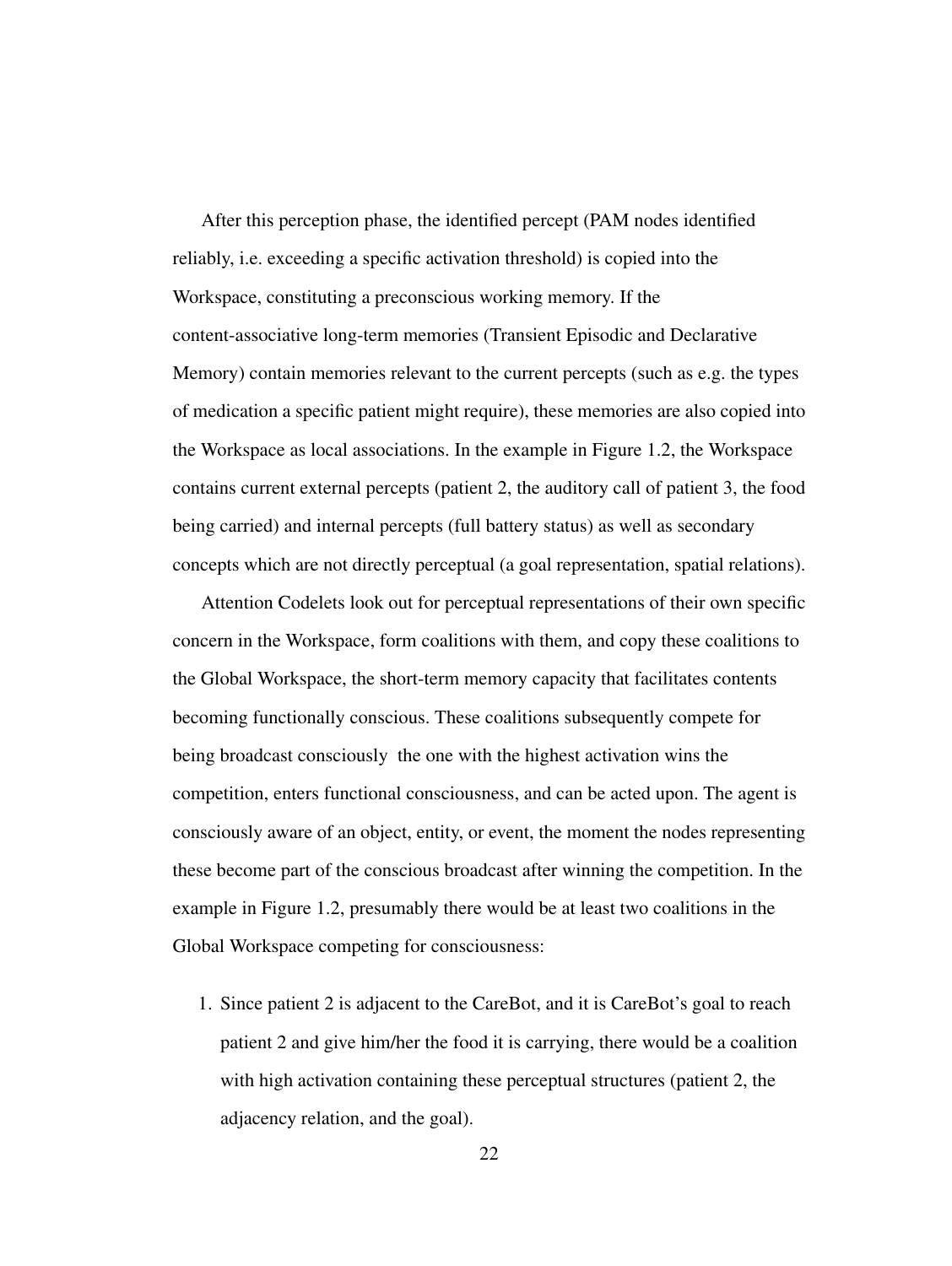2. CareBot has also perceived a potentially important auditory call; therefore there would also be another high-activation coalition containing the perceptual representation of the call and the source associated with it (patient3).

In this example, coalition 1 would presumably win the competition, enter consciousness, and lead to an action. (Note that this outcome would be different if the call by patient 3 is a medical emergency. In this case, the representation of the call would have a much higher activation - determined by an appropriate emergency feature detector -, win the competition for consciousness, and lead to CareBot attending to patient 3).

After this understanding phase, the contents of the conscious broadcast are transmitted to the Procedural Memory module, which leads to the selection of relevant behavioral schemes (Drescher, 1991; Franklin et al., 2013), i.e. all schemes the context (precondition) of which is satisfied by the current conscious context will receive activation (depending on how well the context is matched). Schemes also receive top-down activation through goals or drives that match their result state. From all the possible schemes and actions, it is the task of the Action Selection module to select a single relevant action that the agent can execute.

In the example in Figure 1.2, this action would presumably be to give the food held by CareBot to patient 2 (unless the call of patient 3 is an emergency, as mentioned above). This selected action is now transmitted to the Sensory-Motor Memory for parameterization (highly important in robotics, but not needed in this simple simulation), and executed.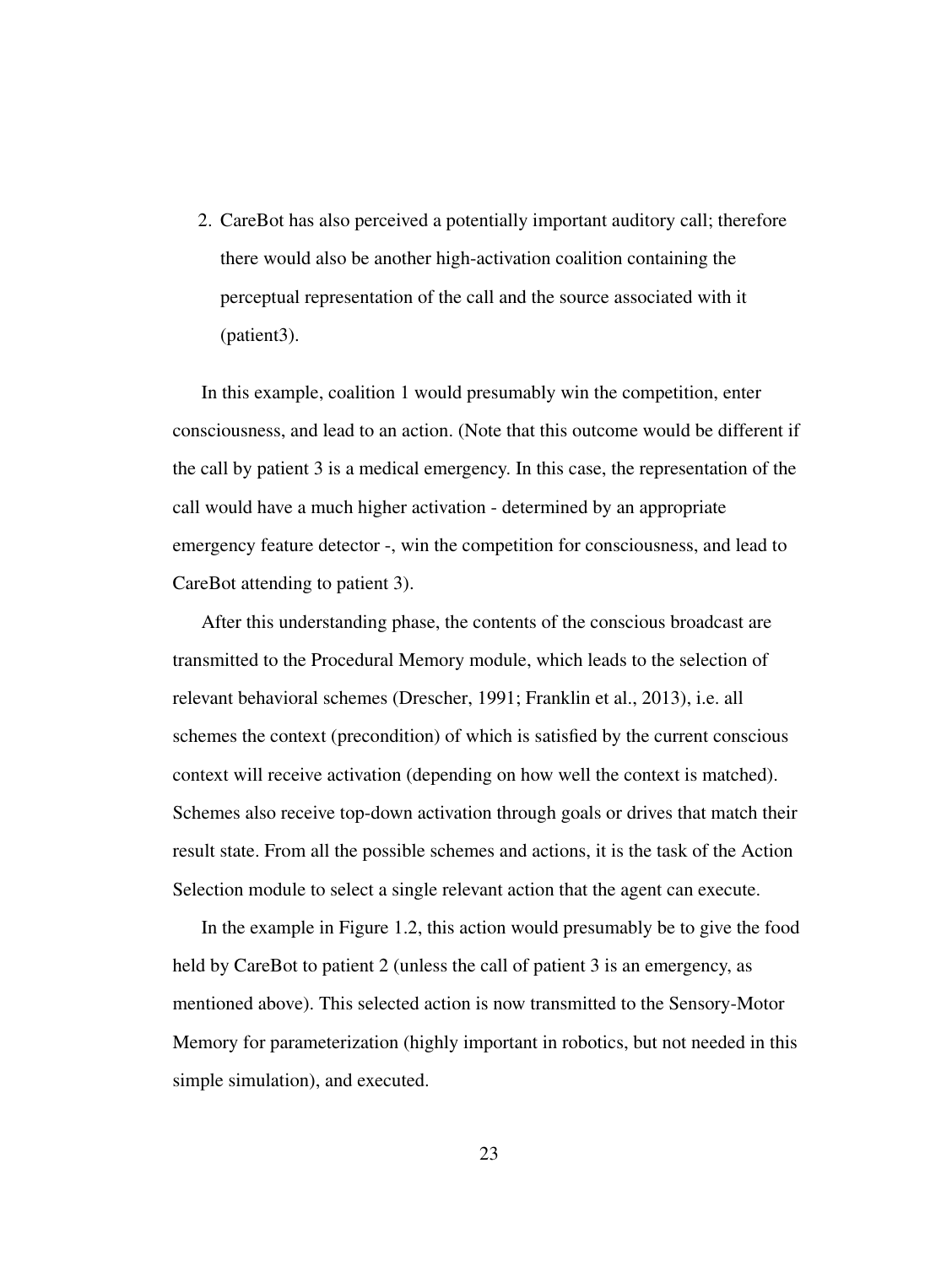

Figure 1.3: The three phases of CareBot's cognitive cycle in the described example.

Figure 1.3 illustrates the phases of CareBot in the example described above. This example illustrates single-cycle (consciously mediated) decision making, which has been implemented in LIDA agents.

When could the prevention of harmful actions become relevant in this scenario? Let us extend the above example by making the additional assumption that patient 2 is a diabetic, and that the food carried by CareBot is a dessert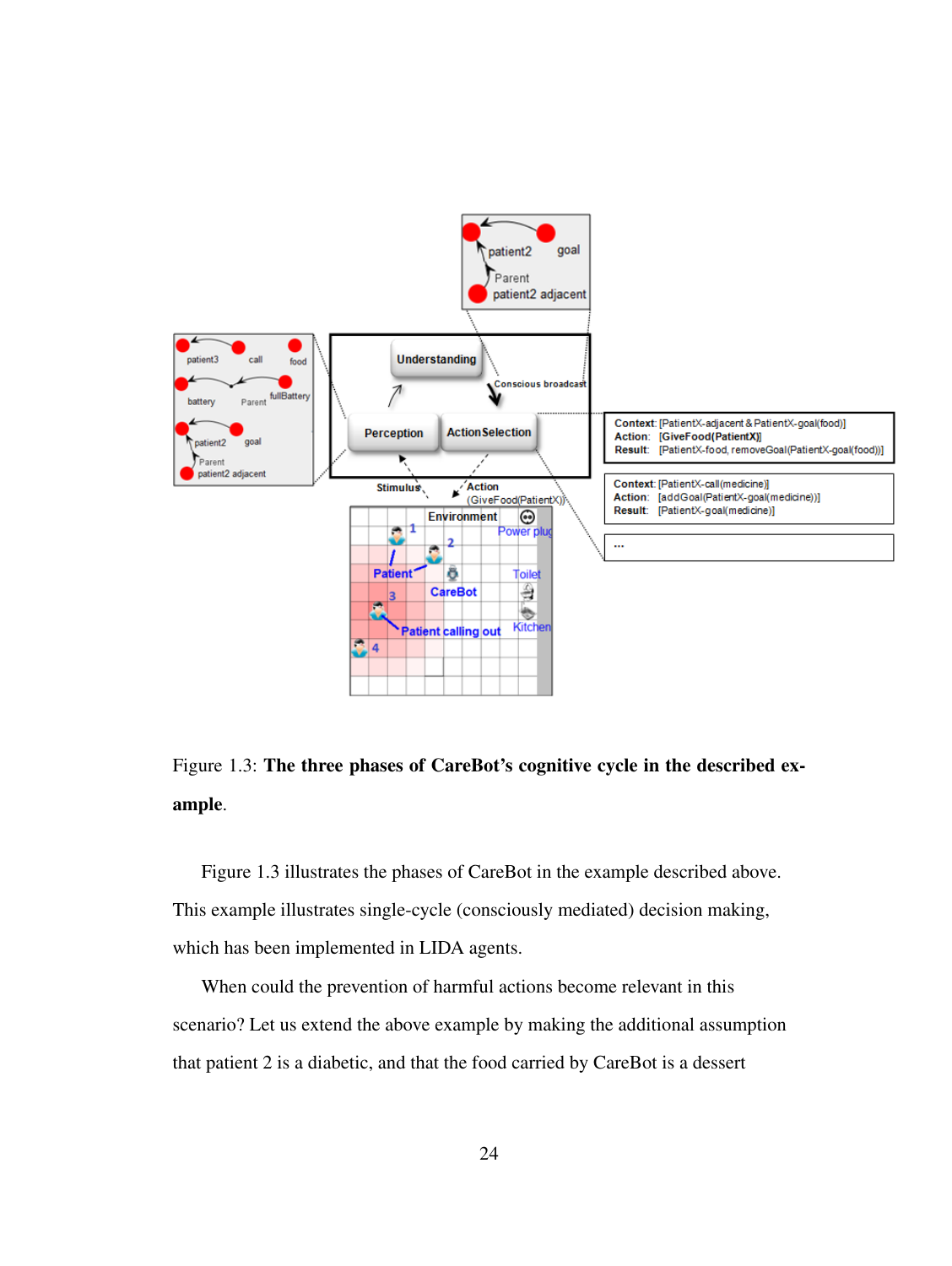containing a very high amount of sugar. Thus, it could be very dangerous for the patient to eat this food; nevertheless, he or she asked the robot to fetch it.

If CareBot were to provide fetch and carry tasks also for diabetic patients, this would require additional pre-programmed knowledge to ensure their safety. This could be ensured either using a top-down, or a bottom-up approach (as described in the previous section). The simpler alternative would be a bottom-up solution that constrains actions which might endanger the patient - 'concern' emotion PAM nodes activated by foods with high sugar content (detected by appropriate feature detectors in PAM passing activation to this node). Furthermore, additional behavior schemes in procedural memory would have to be defined to deal with situations raising concern, such as contacting a human to ask for help.

Instead of the action to give patient 2 the high-sugar food, the 'concern' node would lead to the selection of a behavior scheme alerting a human caregiver or doctor (who might explain to the patient why he or she should not eat this food, or suggest an alternative), thus preventing harm and preserving the patient's health.

Finally, if - for whatever reason - the robot could not reach a human to ask for help, a volitional, deliberative decision making process as outlined in Section 2 could be used to weigh the main options against each other (respect the patient's autonomy and give him the food, vs. ensure the patient's continued health and ask him to wait until a human arrives to make a final decision). This would require performing internal actions in the 'virtual window' of LIDA's Workspace, as well as knowledge about the effects of sugar on diabetic patients in long-term declarative memory, for evaluating the consequences of those actions. Volitional decision making is not implemented in LIDA as of yet (although it was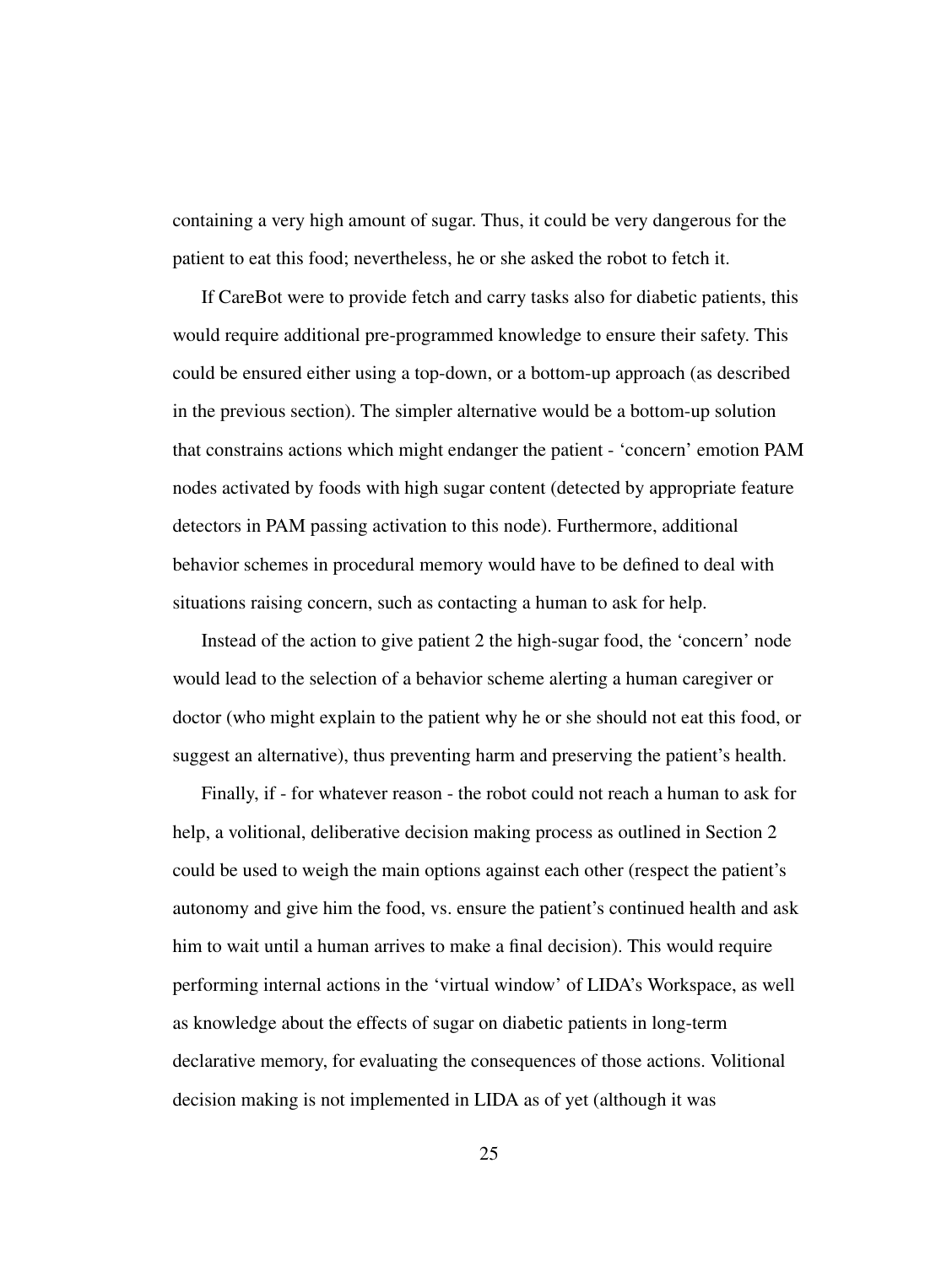implemented in IDA (Franklin, 2000), its predecessor); and the internal actions and 'virtual window' (Franklin et al., 2013; McCall et al., 2010) of the computational architecture are not developed well enough to implement such a comparison process at this time.

# **Conclusion**

Full ethical frameworks are difficult to implement with current methods, but simplified, constrained moral decision making problems might be tractable. In this paper, we have suggested four ways to constrain robot ethics implementations, and argued that biologically inspired cognitive architectures might be good starting points for an implementation (since some of the mechanisms they provide are also needed for moral decision making; and they are designed to be human-like, and can be used in limited domains to approximate human-like decisions). We have described an approach to use test cases to help ensure that extensions of ethical systems and autonomous learning preserve correct behavior and do not lead to harmful actions. We have also outlined a possible moral decision making mechanism based on the LIDA cognitive architecture, and described a partial implementation.

Although most cognitive architectures in general, and LIDA in particular, are still in early stages of development, and still far from being adequate bases for implementations of human-like ethics, we think that they can contribute to both the understanding, design, and implementation of constrained ethical systems for robots, and hope that the ideas outlined here might provide a starting point for future research.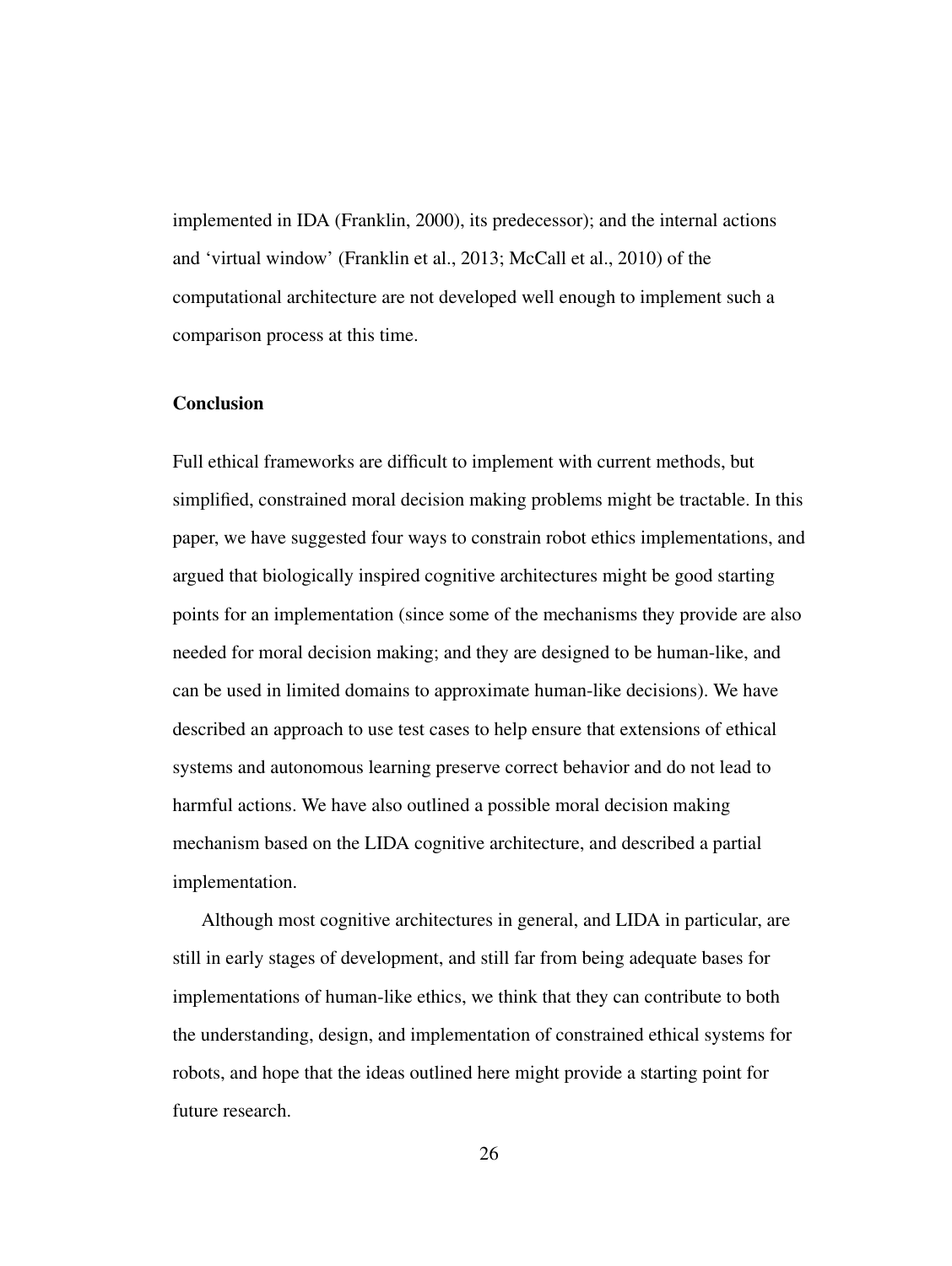# References

- Allen, C., Varner, G., & Zinser, J. (2000). Prolegomena to any future artificial moral agent. *Journal of Experimental & Theoretical Artificial Intelligence*, *12*(3), 251–261.
- Alonso, I. G. (2011). Service robotics. In *Service robotics within the digital home* (pp. 89–114). Springer.
- Anderson, M., & Anderson, S. L. (2011). *Machine ethics*. Cambridge University Press.
- Asaro, P. M. (2006). What should we want from a robot ethic. *International Review of Information Ethics*, *6*(12), 9–16.
- Baars, B. J. (2005). Global workspace theory of consciousness: toward a cognitive neuroscience of human experience. *Progress in brain research*, *150*, 45–53.
- Baars, B. J., & Franklin, S. (2009). Consciousness is computational: The LIDA model of global workspace theory. *International Journal of Machine Consciousness*, *1*(01), 23–32.
- Barsalou, L. W. (1999). Perceptual symbol systems. *Behavioral and brain sciences*, *22*(04), 577–660.
- Burns, L. D. (2013). Sustainable mobility: A vision of our transport future. *Nature*, *497*(7448), 181–182.
- Ciupe, V., & Maniu, I. (2014). New trends in service robotics. In *New trends in medical and service robots* (pp. 57–74). Springer.
- Drescher, G. L. (1991). *Made-up minds: a constructivist approach to artificial intelligence*. The MIT Press.
- Franklin, S. (2000). Deliberation and voluntary action in conscious software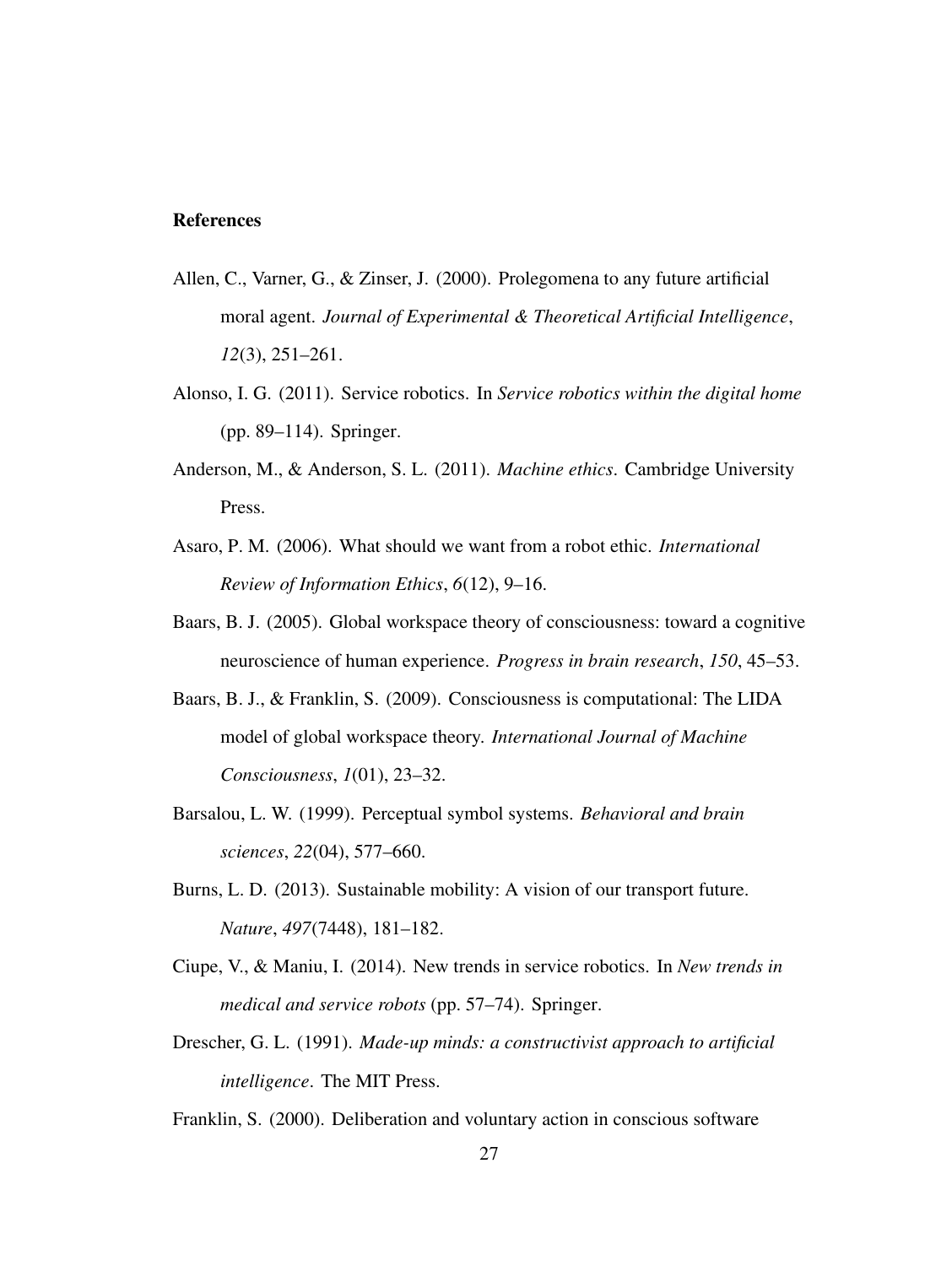agents. *Neural Network World*, *10*, 505–521.

- Franklin, S., Madl, T., DMello, S., & Snaider, J. (2013). LIDA: A systems-level architecture for cognition, emotion, and learning. *IEEE Transactions on Autonomous Mental Development*, *PP*, 1–1. doi: 10.1109/TAMD.2013.2277589
- Franklin, S., & Patterson Jr, F. G. (2006). The lida architecture: Adding new modes of learning to an intelligent, autonomous, software agent. *pat*, *703*, 764-1004.
- Freeman, W. J. (2002). *The limbic action-perception cycle controlling goal-directed animal behavior* (Vol. 3).
- Friedlander, D., & Franklin, S. (2008). LIDA and a theory of mind. In *Artificial general intelligence, 2008: Proceedings of the first agi conference* (Vol. 171, p. 137).
- Fuster, J. M. (2002). Physiology of executive functions: The perception-action cycle. *Principles of frontal lobe function*, 96–108.
- Graf, B., Hans, M., & Schraft, R. D. (2004). Care-o-bot iidevelopment of a next generation robotic home assistant. *Autonomous robots*, *16*(2), 193–205.
- IFR. (2013). *World Robotics 2013 Service Robot Statistics.* Retrieved 23/12/2013, from http://www.ifr.org/service-robots/statistics/
- Kanerva, P. (1988). *Sparse distributed memory*. MIT Press.
- Larman, C., & Basili, V. R. (2003). Iterative and incremental developments. a brief history. *Computer*, *36*(6), 47–56.
- Lin, P., Abney, K., & Bekey, G. A. (2011). *Robot ethics: The ethical and social implications of robotics*. The MIT Press.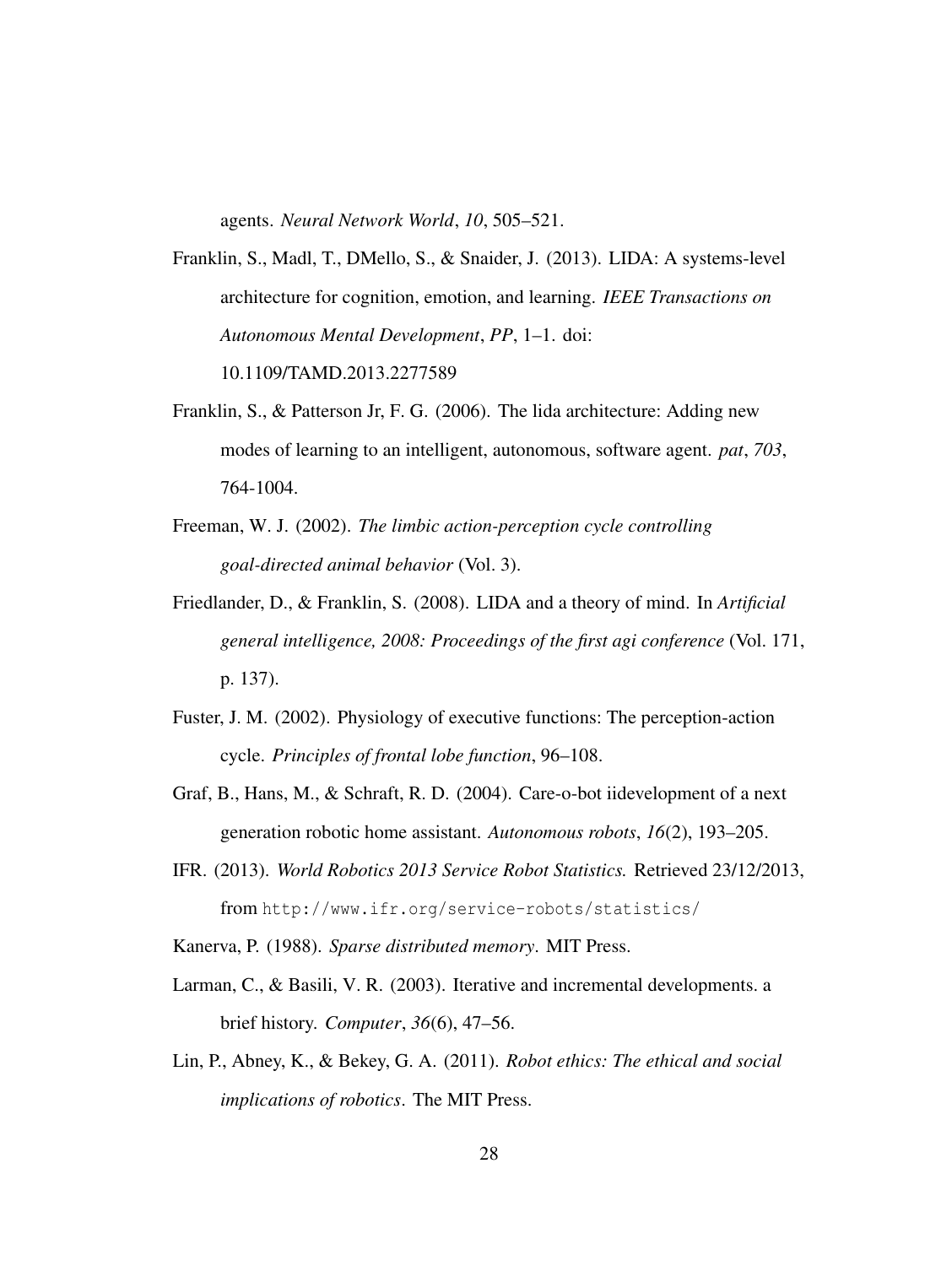- Madl, T., & Franklin, S. (2012). A lida-based model of the attentional blink. *ICCM 2012 Proceedings*, 283.
- Madl, T., Franklin, S., Chen, K., & Trappl, R. (2013). Spatial working memory in the lida cognitive architecture. In *Proceedings of the 12th international conference on cognitive modelling* (pp. 384–390).
- Maes, P. (1989). How to do the right thing. *Connection Science*, *1*(3), 291–323.
- McCall, R., & Franklin, S. (2013). Cortical learning algorithms with predictive coding for a systems-level cognitive architecture. In *Proceedings of the second annual conference on advances in cognitive systems* (pp. 149–166).
- McCall, R., Franklin, S., Friedlander, D., & D'Mello, S. (2010). Grounded event-based and modal representations for objects, relations, beliefs, etc.. In *Flairs-23 conference.*
- Müller, M. M., & Padberg, F. (2003). About the return on investment of test-driven development. In *Edser-5 5 th international workshop on economic-driven software engineering research* (p. 26).
- Negatu, A., Franklin, S., & McCauley, L. (2006). A non-routine problem solving mechanism for a general cognitive agent architecture. In *Problem solving: Techniques, steps, and processes.* Nova Science Publishers.
- Pollack, M. E. (2005). Intelligent technology for an aging population: The use of ai to assist elders with cognitive impairment. *AI magazine*, *26*(2), 9.
- Powers, T. M. (2011). Incremental machine ethics. *Robotics & Automation Magazine, IEEE*, *18*(1), 51–58.
- Scheutz, M. (2013). What is robot ethics? *Robotics & Automation Magazine, IEEE*, *20*(4), 20–165.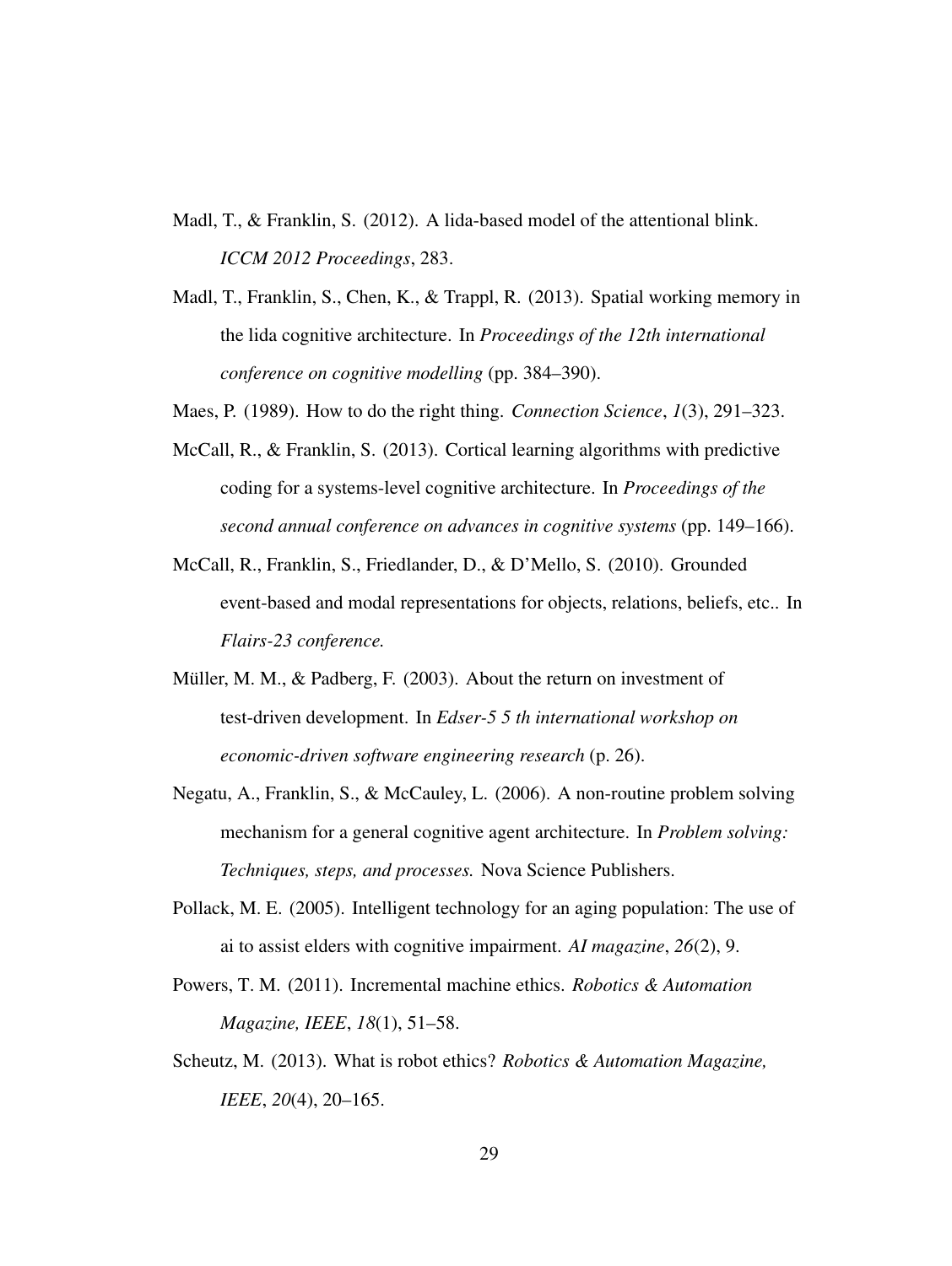- Sloman, A. (1999). What sort of architecture is required for a human-like agent. *Foundations of Rational Agency*, 35–52.
- Snaider, J., & Franklin, S. (2012). Extended sparse distributed memory and sequence storage. *Cognitive Computation*, *4*(2), 172–180.
- Tellez, R., Ferro, F., Garcia, S., Gomez, E., Jorge, E., Mora, D., . . . Faconti, D. (2008). Reem-b: An autonomous lightweight human-size humanoid robot. In *8th ieee-ras international conference on humanoid robots* (pp. 462–468).
- UNESCO. (2011a). *Casebook on benefit and harm* (Vol. 2). Retrieved from http://www.unesco.org/ulis/cgi-bin/

ulis.pl?catno=192370&set=52C1C48A 1 207&gp=1&lin=1&ll=1

- UNESCO. (2011b). *Casebook on human dignity and human rights* (Vol. 1). Retrieved from http://www.unesco.org/ulis/cgi-bin/ ulis.pl?catno=192371&set=52C1C48A 1 207&gp=1&lin=1&ll=1
- Wallach, W., & Allen, C. (2008). *Moral machines: Teaching robots right from wrong*. Oxford University Press.
- Wallach, W., Allen, C., & Smit, I. (2008). Machine morality: bottom-up and top-down approaches for modelling human moral faculties. *AI & Society*(22), 565–582. doi: 10.1007/s00146-007-0099-0
- Wallach, W., Franklin, S., & Allen, C. (2010, May). A Conceptual and Computational Model of Moral Decision Making in Human and Artificial Agents. *Topics in Cognitive Science*, *2*(3), 454–485. doi: 10.1111/j.1756-8765.2010.01095.x
- Williams, L., Maximilien, E. M., & Vouk, M. (2003). Test-driven development as a defect-reduction practice. In *14th international symposium on software*